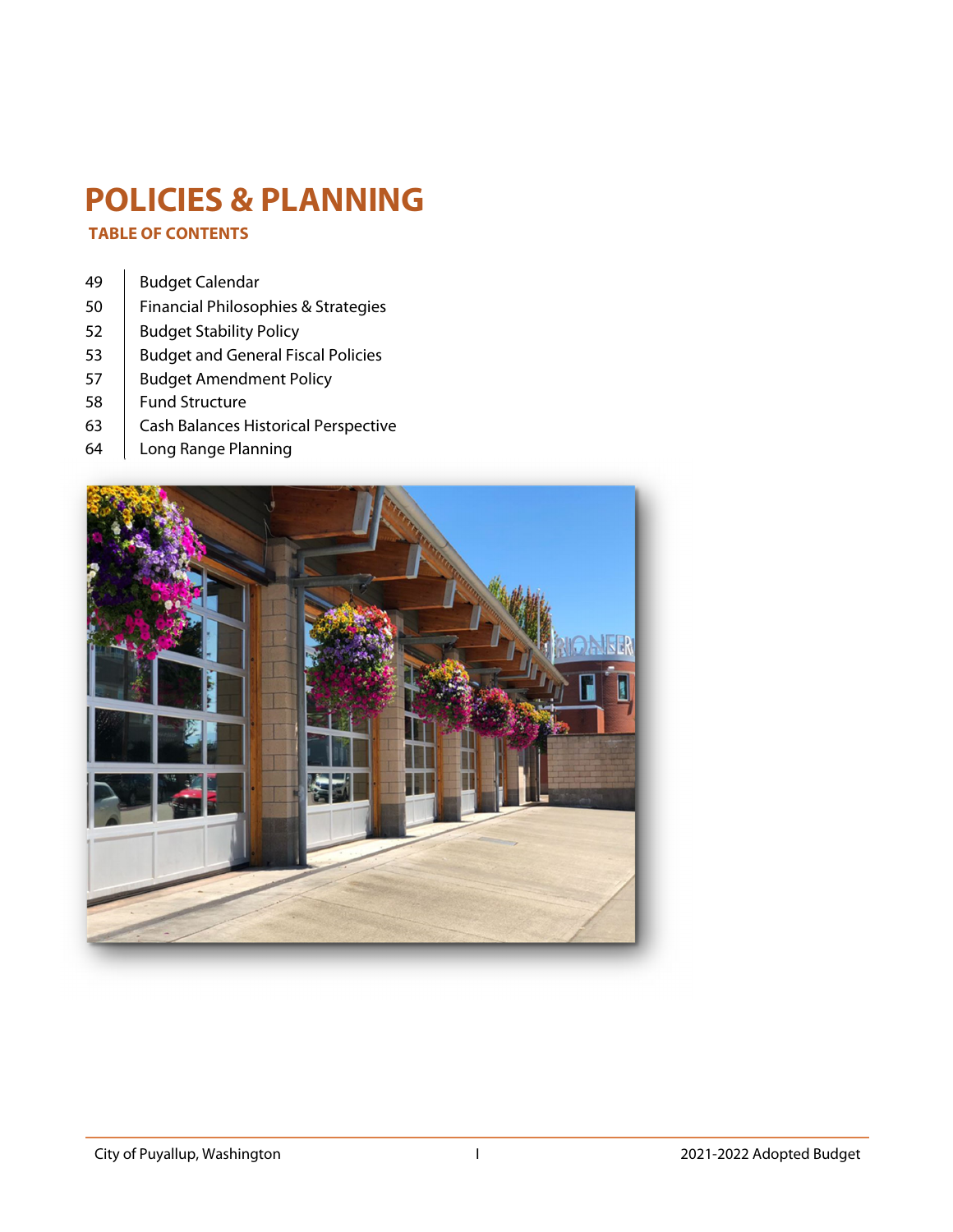### <span id="page-1-0"></span>2021-2022 Biennial Budget Calendar

| <b>Major Steps in Budget Preparation</b>                                                                             | <b>State Law Deadlines</b>                                                     | <b>Puyallup Schedule</b>                                 |
|----------------------------------------------------------------------------------------------------------------------|--------------------------------------------------------------------------------|----------------------------------------------------------|
| Finance develops baseline budget - operating revenues and<br>expenditures / estimated funding available for capital. |                                                                                | May - June                                               |
| Finance Director sends Budget Instructions to departments.                                                           |                                                                                | July 6, 2020                                             |
| <b>Budget Initiatives due to Finance Director</b>                                                                    |                                                                                | July 29, 2020                                            |
| 6-Year Capital Plan due to Finance Director.                                                                         |                                                                                | August 12, 2020                                          |
| City Manager and Finance Director review proposed<br>operating budgets with department directors.                    |                                                                                | August 10 - 19, 2020                                     |
| City manager and Finance Director review proposed 6-year<br>capital plan with department directors.                  |                                                                                | August 24 - 26, 2020                                     |
| Preliminary Budget decisions due from City Manager.                                                                  |                                                                                | September 9, 2020                                        |
| LTAC and Community Funding recommendations due to<br>Finance.                                                        |                                                                                | September 16, 2020                                       |
| <b>Preliminary Budget</b>                                                                                            |                                                                                |                                                          |
| City Manager presents preliminary budget to legislative<br>body.                                                     | No later than the first Monday in<br>October                                   | October 1, 2020                                          |
| City Manager prepares proposed budget and budget<br>message and files with City Council and City Clerk.              | At least 60 days before the ensuing<br>year                                    | October 1, 2020                                          |
| Preliminary budget made available to the public.                                                                     | Not later than 6 weeks before Jan 1                                            | October 1, 2020                                          |
| City Clerk publishes notice that the preliminary budget has<br>been filed.                                           |                                                                                | October 8, 2020                                          |
| City Council study sessions on the budget.                                                                           | Prior to the final hearing                                                     | October 13, 2020<br>October 14, 2020<br>October 15, 2020 |
| <b>Hearings and Adoption</b>                                                                                         |                                                                                |                                                          |
| City Clerk publishes notice of public hearing on final budget<br>once a week for two consecutive weeks.              | Published no later than the first two<br>weeks in November                     | October 23, 2020<br>October 30, 2020                     |
| <b>Public Hearings</b><br>Revenue Sources, including possible property tax increase.<br><b>Preliminary Budget</b>    | Prior to voting on Property Tax Levy<br>On or before 1st Monday of December    | November 10, 2020<br>November 10, 2020                   |
| Property Tax Levy<br><b>First Reading</b><br>Second Reading                                                          | After the public hearing and prior to<br>Pierce County certified levy deadline | November 10, 2020<br>November 17, 2020                   |
| <b>Budget Adoption</b><br><b>First Reading</b><br><b>Second Reading</b>                                              | After the public hearing and prior to<br>the beginning of the fiscal year      | November 10, 2020<br>November 17, 2020                   |
| File certified property tax levy with Pierce County                                                                  | By November 25, 2020                                                           |                                                          |
| Submit adopted budget to MRSC and SAO                                                                                | After adoption                                                                 | After November 17, 2020                                  |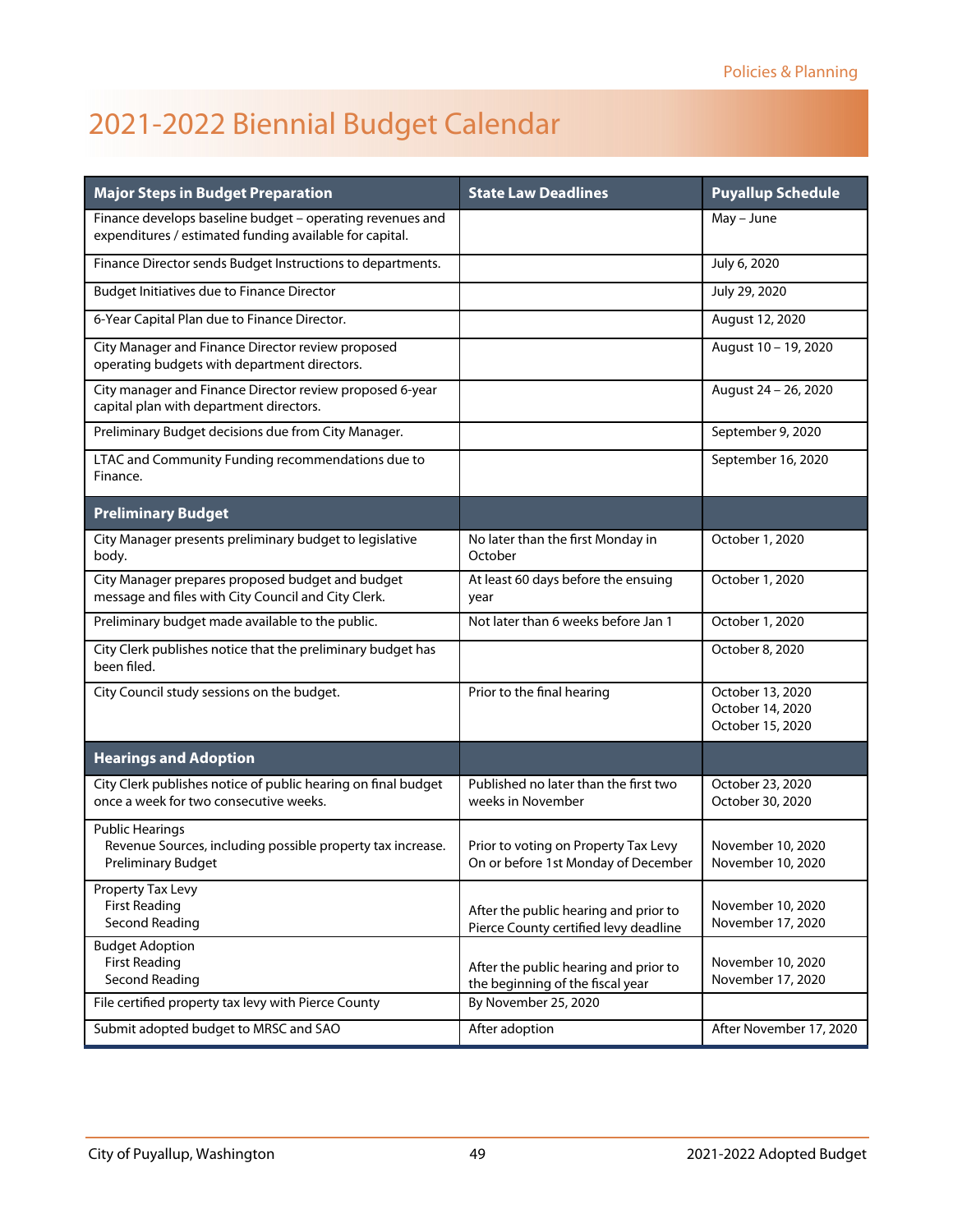### <span id="page-2-0"></span>Financial Management Philosophies & Strategies

Since 2008, Puyallup has been focused on reaching an ongoing and sustainable structural balance, where continuing recurring revenues are sufficient to cover continuing recurring expenditures. In its simplest form, it is basically "living within our means." Guiding elements for sustainability include:

- Conservative revenue estimates
- Monthly monitoring of operating results
- Long range planning
- $\bullet$  Increasing liquidity
- Maintaining flexibility

#### **Conservative Revenue Estimates**

Because the term conservative is very subjective, it can encompass a wide range of estimates depending on the assumptions made. For the General Fund, conservative is defined in the Budget Stability Policy, which was adopted by Council beginning with the 2011 budget. The full policy can be found later in this section.

For budgeting purposes, General Fund revenues for the upcoming budget year are generally limited to the lower of the last two full years' actual receipts, by line item, except as otherwise stated in the Budget Stability Policy. One of the major reasons for this method is to clearly identify and exclude the impacts of one time short term spikes in revenues. In addition, the revenue budget for the next year can be closely estimated as early as January or February the year before. This allows plenty of time to begin adjusting expenditures if budgets appear to be declining or tight.

#### **Monthly Monitoring of Operating Results**

Each month, a financial summary report is prepared for the City Council, City Manager and citizens that shows year-to-date results of operations and projections for year-end results. In addition, a more in-depth financial report is produced on a quarterly basis. Both reports are normally posted to the public web site. Regular monitoring allows Finance to stay abreast of changing economic conditions and recommend course corrections when necessary.

#### **Long Range Planning**

Long range financial planning provides a forward-looking view into the City's major operating and capital funds. For ongoing operations, longer-term forecasts allow City officials to evaluate the sustainability of the operating budget over time. It also provides a starting point for future decision making by identifying the balance between potential spending needs and the projected revenue outlook, making it a valuable tool for overall financial planning. Specific details are available later in the section.

For capital budgeting, long range planning is key to help address the challenges of funding infrastructure repair and replacement and other capital needs over time. The City creates and maintains a six-year Capital Improvement Plan, which available in the next section of this budget document.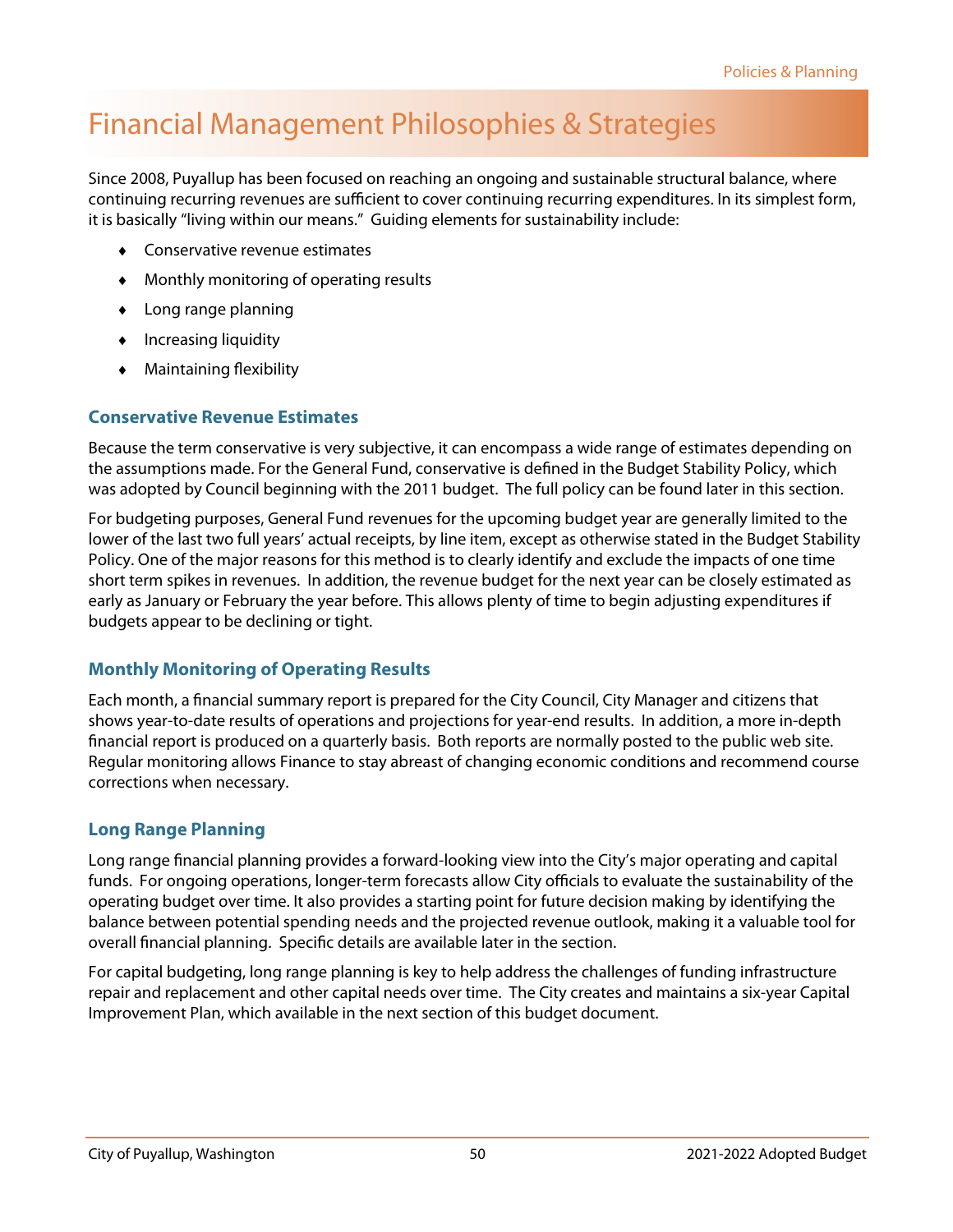### Financial Management Philosophies & Strategies

#### **Increasing Liquidity & Maintaining Flexibility**

The established target for General Fund reserves is 8% to 15% of ongoing recurring revenues. Reserves, also known as "rainy day funds", provide for cyclical cash flow needs and a cushion for emergency needs. These reserves have grown substantially over the past years, largely through conscious decision-making via the Budget Stability Policy. Averaging between 10% to 12%, current General Fund reserves provide an adequate level of liquidity and flexibility for general operations, even in economic environment caused by the COVID-19 pandemic.

Debt policies encourage the use of cash funding where practical, reserving debt issuance to critical projects that would not otherwise have sufficient funding or projects that provide a greater return than the interest expense. As debt is paid off, Council has directed that amounts previously allocated to debt service should be redirected to cash funding of infrastructure projects, expanding capacity for pay-as-you-go projects. All remaining debt is scheduled to be paid off by year end 2028, increasing financial stability and flexibility for addressing the needs of the City.

The City's flexibility is further strengthened by the large amounts of unused tax authority the Council could tap if necessary. Banked property tax authority exceeds \$3 million per year. Additional utility tax authority of 3.8% could provide another \$3 million in tax revenues annually. Lastly, Council could choose to enact a local business and occupation tax, generating several million dollars per year.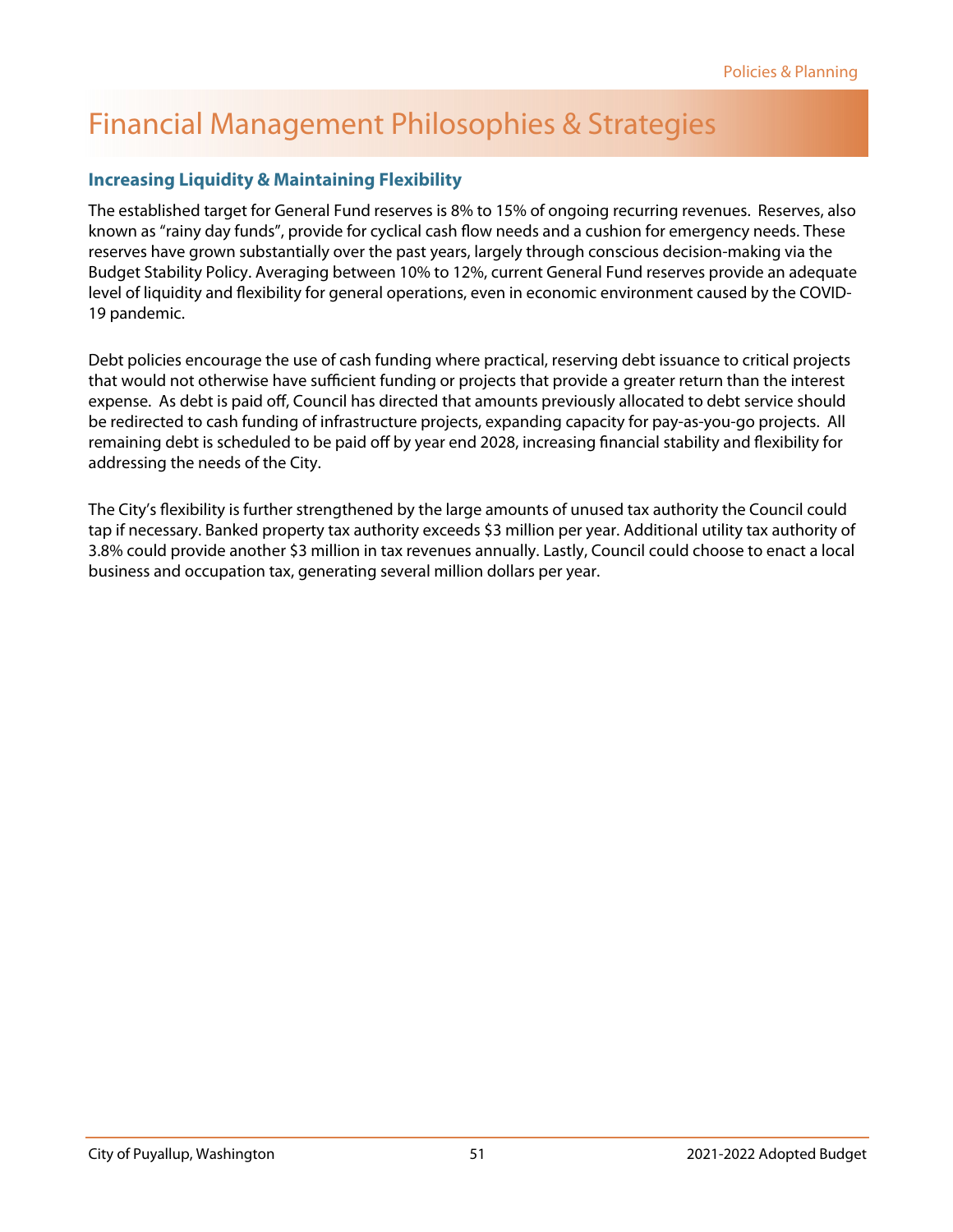#### <span id="page-4-0"></span>**Budget Stability Policy**

General Fund operating budgets shall be based on Core Revenues as estimated by the Finance Department. To reduce volatility related to temporary conditions and business cycles, revenue estimates will be developed at line item level, generally the minimum of the last two full years' known amounts. Sales tax minimums shall be inflated by 3% per year. Property taxes will be based on the actual levy amounts. Budgets should reflect known tax rate changes and conservatively estimate any new revenue sources.

**Tier 1 Expenditures** - Budgets for Core Services will be limited to the amounts provided by the core revenues. Core services include the non-capital portion of the operating programs funded in the General Fund, along with transfers for debt service. Additionally, \$1.1 million for annual street maintenance contracts is included in the Tier 1 priority.

**Tier 2 Expenditures** - Modeling has shown this method to produce very conservative revenue estimates, with actual revenues typically exceeding the core estimates by two to four million dollars. Accordingly, the budgets should also include a second level of funding for ongoing capital needs. Contingent revenues and expenditures will be budgeted to provide for the annual commitment for equipment replacement rates funded by our internal service funds. The contingent expenditures would be incurred typically at year end, only after sufficient revenues have been generated to support them.

**Tier 3 Allocations -** Revenues in excess of the core services and the contingent expenditures at year end will be allocated as follows:

- One-third will be applied to increasing the ending cash balance each year until the Council target of 15% is achieved.
- Two-thirds will go toward pre-funding the next year's capital improvement plan. Capital improvement spending will be based on city revenues already received and available.

To minimize the need for tax and rate increases, funds previously allocated to debt service will be directed toward cash funding of infrastructure projects as debt issues are paid off.

In growing and recovering business cycles, this policy would ensure that expansion of core services does not exceed continuing, stable funding. In recessionary cycles, the next year's capital plan (Tier 3) would be automatically eliminated first and contingent expenditures (Tier 2) second, before cash balances are reduced. This delayed usage of ending cash balance would help minimize impacts on core services.

Whenever it becomes clear that revenues are not sufficient to provide a transfer to the next year's capital improvement plan, a policy of selective hiring and/or early retirement incentive should be implemented. Reducing core services through attrition should be continued until an appropriate balance of revenues and expenditures is reached.

Council will be presented with options for the allocation of excess funds when availability is known.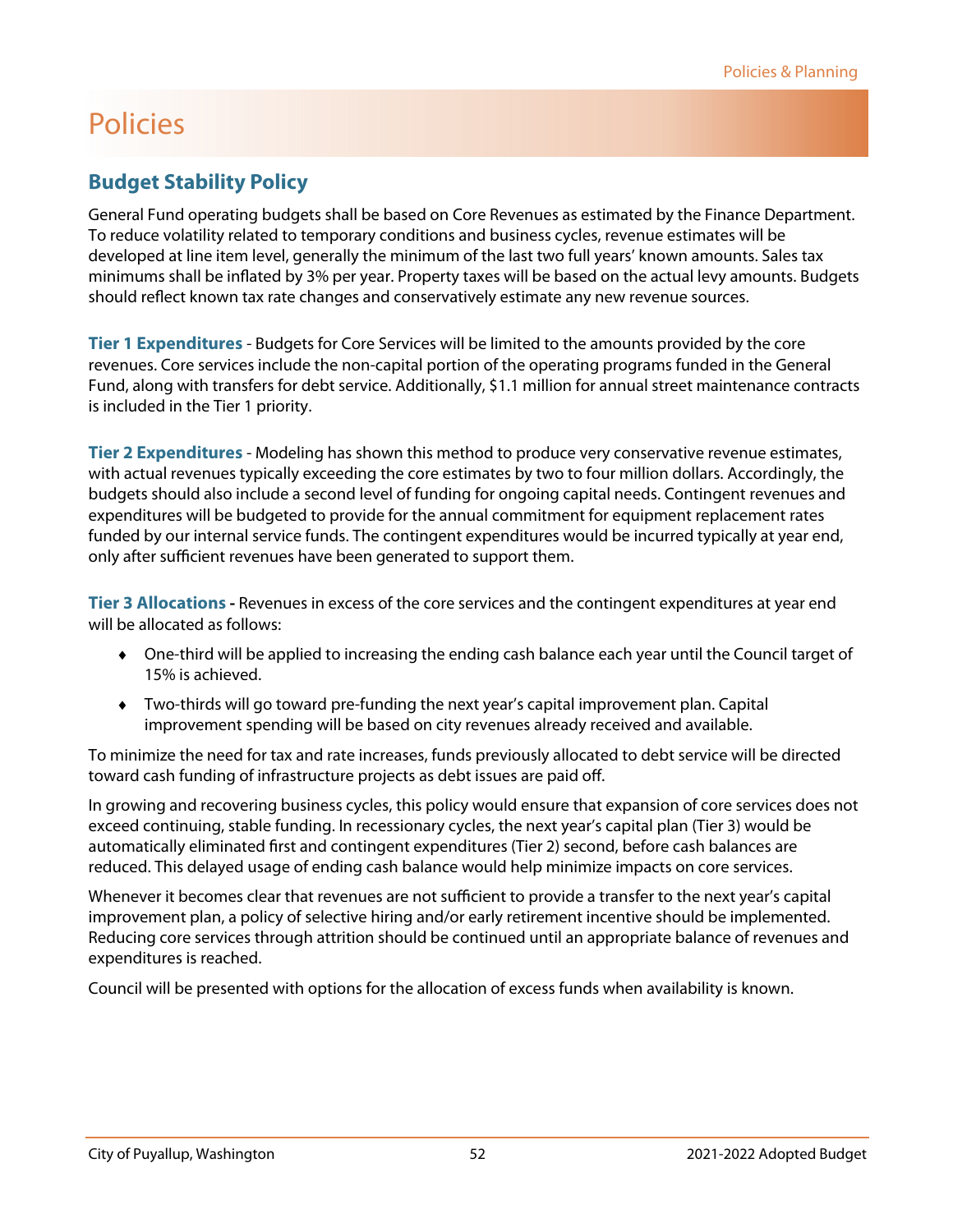#### <span id="page-5-0"></span>**Budget and General Fiscal Policies**

#### **Budget Process**

The Budget is balanced as required by State Law, meaning total uses do not exceed available resources. The budget process is a team effort, with the City Council setting goals and priorities and each department proposing expenditure levels to meet those goals. Everyone works together to ensure total expenses are within available revenues and the appropriate level of service is maintained.

The City uses a program level budget approach and provides that level of detail in the budget document. However, the budget is adopted by the City Council at the total fund level.

The budget process has evolved over the years to ensure timely and accurate submittals, with the most efficiency possible. The underlying assumption is that generally current programs and service levels are maintained and new programs meeting City Council goals and priorities are added. Estimates for existing programs and personnel and new programs are made by the operating departments in the summer and compiled to compare against the budget policies and goals. The Preliminary Budget is compiled for public input and Council review. Budget changes made by the Council are incorporated as the final budget is adopted after public input.

#### **Capital Improvement/Project Budget**

The City of Puyallup maintains a Capital Facilities Plan (CFP) which is reviewed and updated annually, with a summary is included in the budget document.

All capital improvements are identified in the capital facilities portion of the City's Comprehensive Plan. The capital improvements in the annual budget must be identified in the Capital Facilities Plan and properly funded or the Comprehensive Plan must be amended. This can only be done by the City Council in coordination with the annual budget process. The identification of capital projects is initiated by all departments, and the list of capital projects, after review by the City Manager, is presented to the City Council. The Council reviews the list, holds public hearings, and makes adjustments as deemed necessary. Approved and funded capital projects are then incorporated in the biennial budget by fund.

#### **Budget Adjustments**

Budget adjustments are made periodically throughout the year when changes in a fund's appropriation are necessary. After careful analysis, the adjustment amount is determined. Transfers between programs within any one fund may be made by the City Manager. Any increase in the total appropriation in any fund requires City Council approval.

#### **Basis of Accounting and Budgeting**

In 2016, the City decided to move toward cash basis reporting for its budget and annual financial report to simplify the financial statements for most users and to reduce staff time and overall audit costs. It is also a much more conservative basis for budgeting because revenues that are still receivable at year end are not counted as available. Beginning with the 2017 budget, the City's budget and financial statements are prepared in conformity with a cash basis, an "Other Comprehensive Basis of Accounting" as prescribed by the State Auditor's Office. Revenues are recognized when received, and expenditures are generally recognized when amounts are paid. An exception is that per State Law the City's books will remain open for 20 days after the end of the year for the payment of goods and services received in the prior year.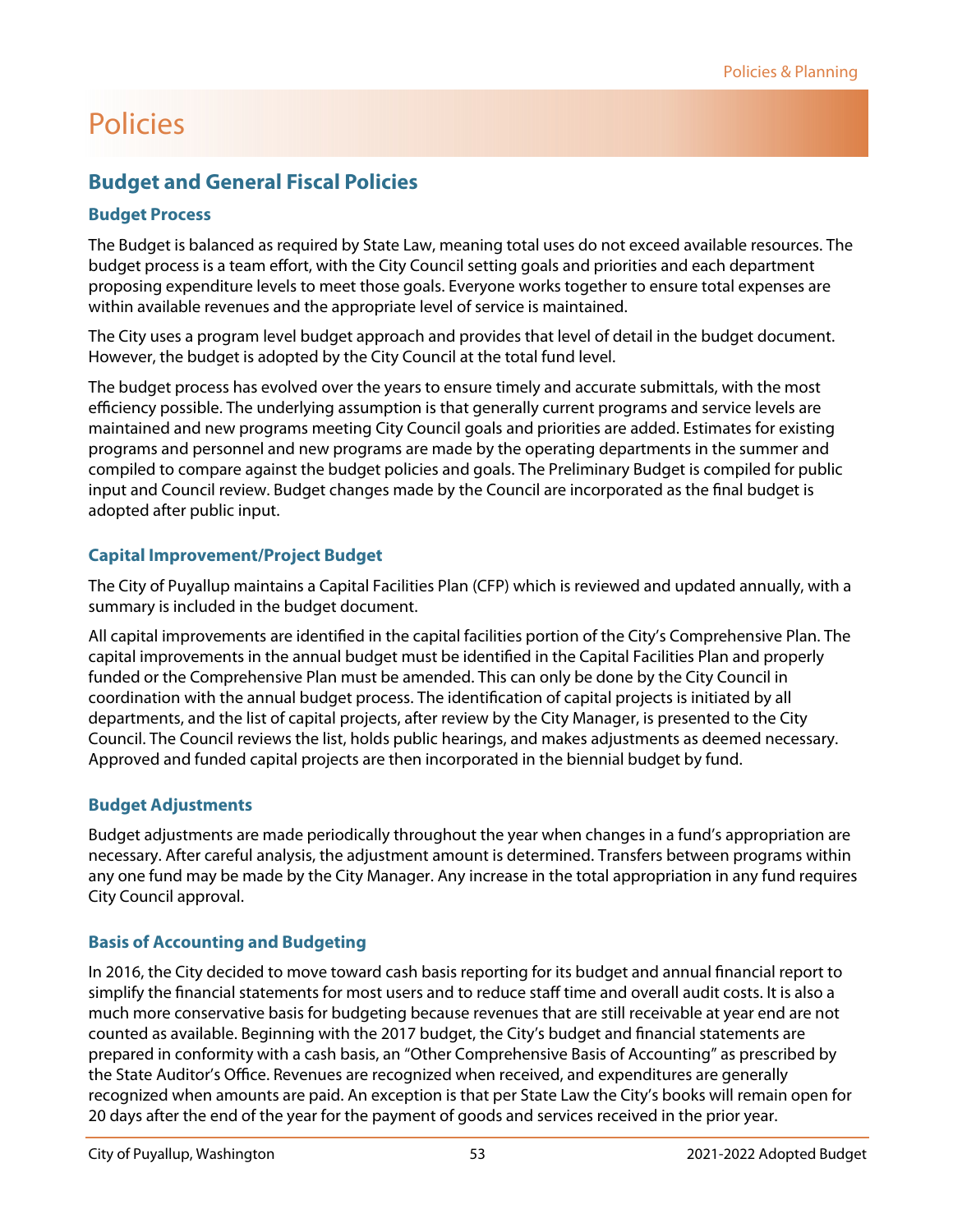#### **Investments**

The City invests all cash surpluses with safety of principal as the primary concern, and to maximize interest earnings as a secondary priority. All investment decisions are based on safety assurances, liquidity requirements, and yield. The City of Puyallup investments may consist of Federal government obligations, repurchase agreements, certificates of deposit, and participation in the Washington State Local Government Investment Pool (LGIP).

#### **Fixed Assets**

The City of Puyallup maintains fixed asset records to identify and account for the long-lived assets of the City. Fixed assets include land, buildings, and machinery and equipment valued at \$5,000 or more with an expected life of at least two years. Under cash basis reporting, depreciation is not computed.

#### **Long-term Debt**

The City issues long-term debt to finance capital improvements that cannot be financed through current revenues and has never issued debt to cover current operating costs. Key considerations include:

- ◆ Projects should be cash funded when practical.
- Usage of debt should be reserved for necessary projects, or for those that provide a greater return than the interest expense.
- The City should maintain sufficient debt capacity for exceptional opportunities.
- The City should normally issue debt in small increments on a level payment schedule.

#### **Operating Reserves – General Fund**

Target ending General Fund Reserves will be 8% to 15% of operating revenues to provide for operational cash flow needs and a cushion for economic downturns. Funds in excess of 15% are transferred to the Budget Stability Reserves Fund for Tier 3 capital projects or to pay off outstanding liabilities. During economic downturns, use of a portion of fund balance to help preserve levels of service may be considered by the Council.

#### **Transportation Funding**

- Adequate levels of cash should be in hand before commencing major work.
- Impact fees can be used to repay debt incurred for capacity adding projects.
- Critical projects should be funded first from known City revenues.
- For planning purposes, "Necessary Other Funds Needed" may balance the capital plan. This allows for projects in the Comprehensive Plan that may qualify for future grants, when funds are currently not adequate to do the projects.
- The Street Fund may include all kinds of street projects.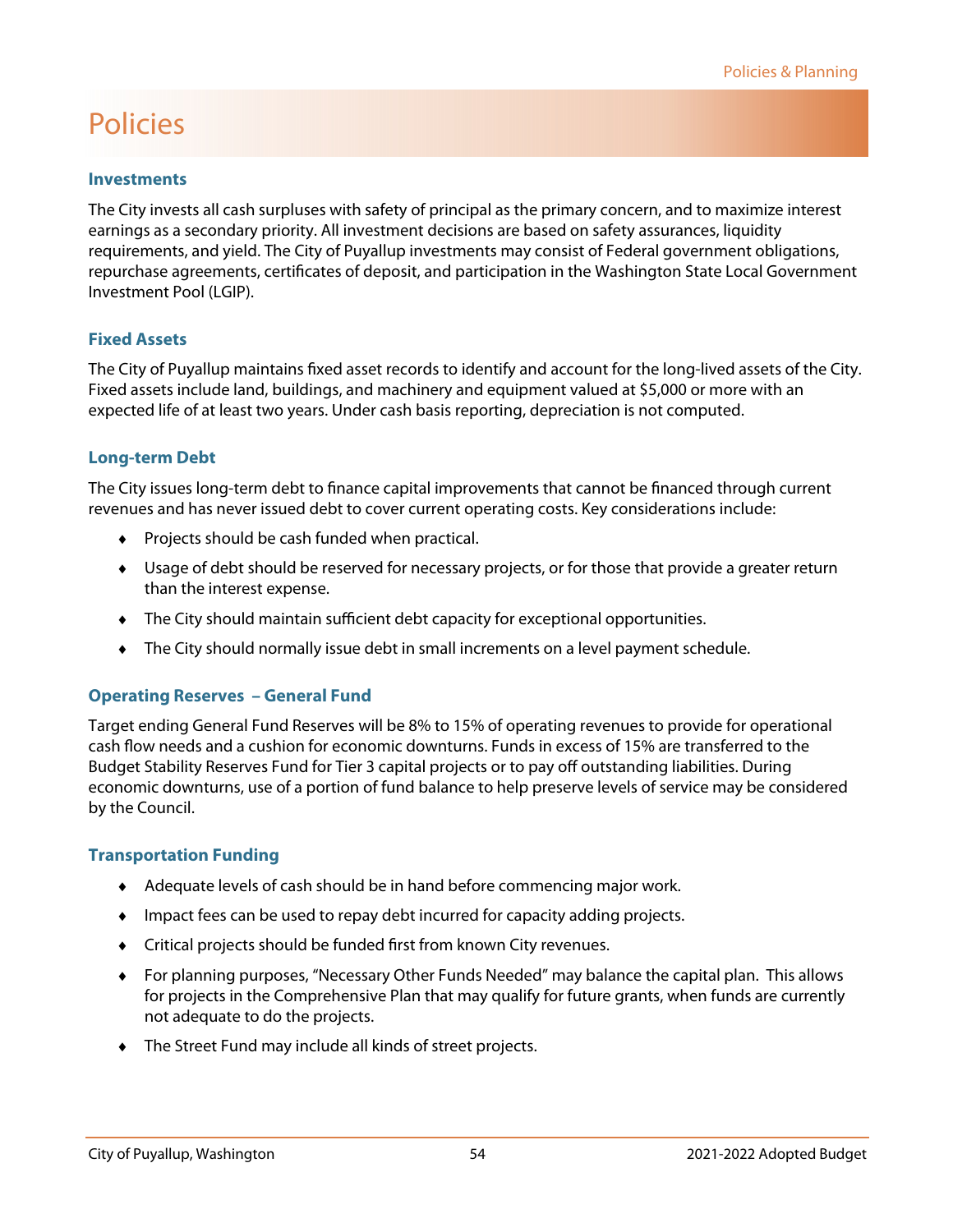#### **Hotel/ Motel Tax Fund**

The Hotel/ Motel Tax fund budget is based on the previous year's tax revenue and should be allocated as follows:

- 45% is subject to recommendation by the Lodging Tax Advisory Committee.
- The remainder is retained for Council allocation toward eligible tourism-related expenditures.

#### **Equipment Rental and Replacement Fund**

The Equipment Rental and Replacement Fund reserves target shall be the amount that will ensure that sufficient funds are available for the next two years' replacements over the course of a 10-year replacement schedule. Replacement rates are a Tier 2 priority under the Budget Stability Policy.

#### **Information and Technology and Communication (IT&C)**

Information and Technology and Communication (IT&C) replacement rates are a Tier 2 priority under the Budget Stability Policy.

#### **Healthcare Insurance Fund**

The Healthcare Insurance Fund rates shall be established to maintain targeted cash balance reserves based on rolling claims, with a minimum of four months and maximum of six months of claims.

#### **Insurance Fund Reserves Target**

Insurance Fund reserves target shall be set at 1.5 times the amount estimated for Incurred But Not Reported claims (IBNR).

#### **LEOFF 1 Retiree Healthcare Fund**

LEOFF1 Retiree Healthcare contributions are placed in an earmarked sub-fund of the General Fund. Budgeted transfers will be increased annually until the need declines.

#### **Fire Relief and Pension Fund**

The liability will be funded through transfers from the General Fund until the need declines.

#### **Cost Sharing & Reimbursements**

Cost allocation models are used to distribute some costs of the indirect service functions that provide support to direct service departments (e.g. Police, Parks, Street Maintenance and Library). Specifically, the City Council, City Manager, Legal, Human Resources, City Clerk, and Finance are indirect service functions.

Additionally, costs from selected Public Works or Development Services divisions, such as Building and Engineering, are also allocated to areas benefitting from those functions. The amounts charged to non-general funds are shown as reimbursements against the indirect service. Custodial and Facilities Maintenance costs are accounted for in an internal service fund.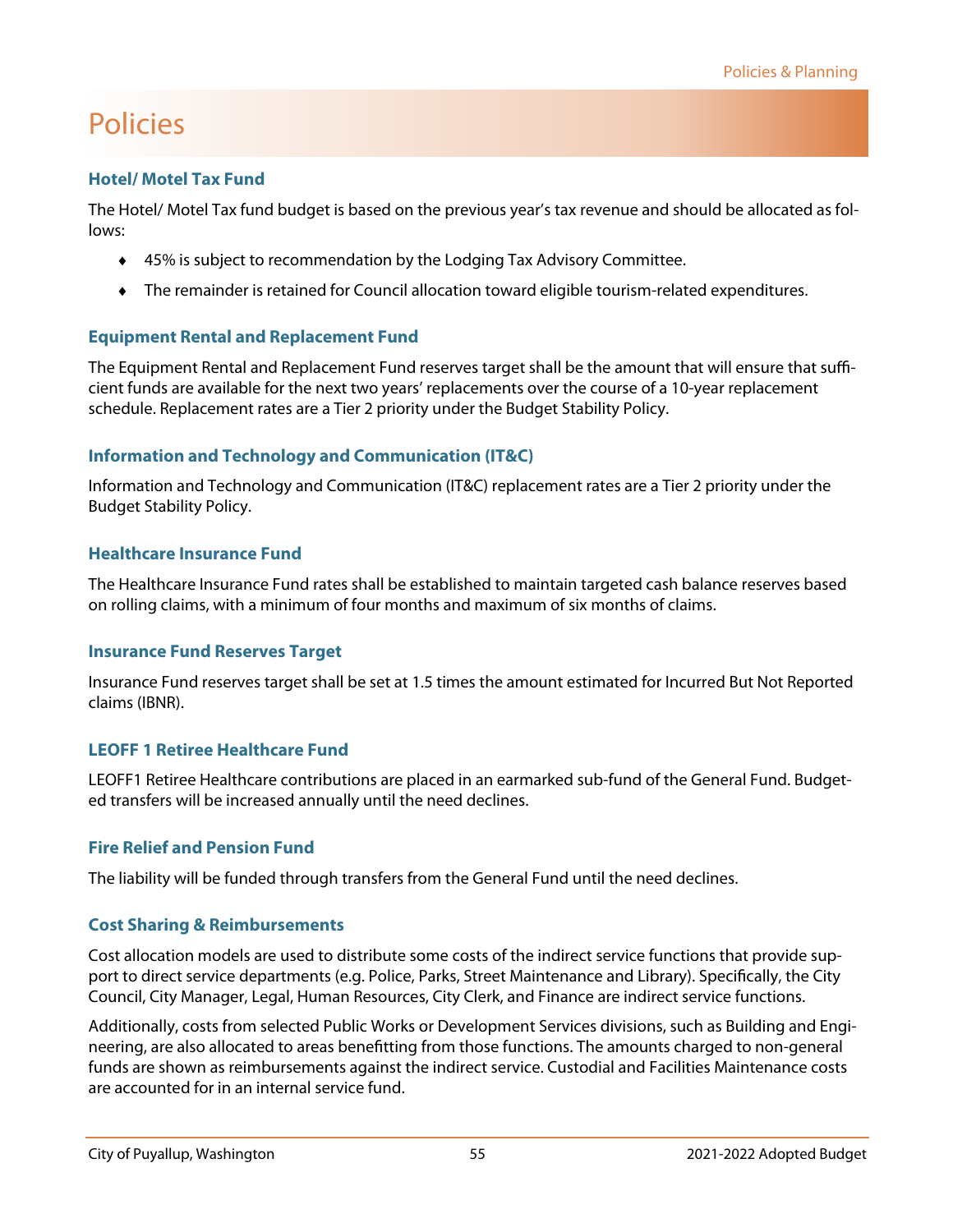#### **Fiscal Monitoring**

Both revenue and expenditure/expense reports are available to department directors monthly. The reports are reviewed by management with a focus on financial evaluation and control. Monthly and other financial reports are submitted to the City Council in accordance with City policy and Washington State statutes to keep Council informed of the City's ongoing financial condition.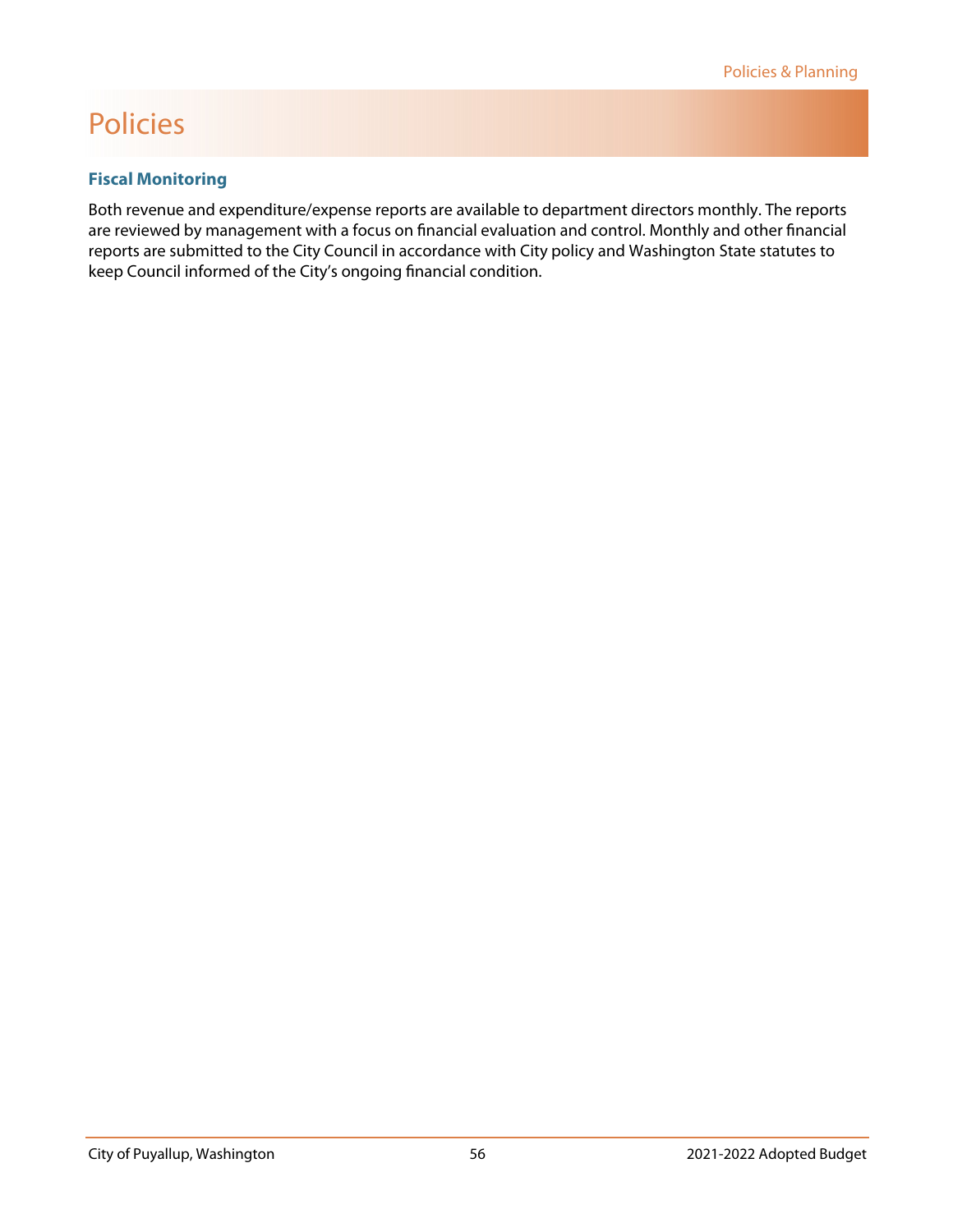### <span id="page-9-0"></span>Budget Amendment Process

The City Council sets the maximum spending authority by Fund. The City Manager typically delegates the responsibility to the Directors at their department level within the Funds.

The City Council is advised of revenue or expenditure adjustments to the adopted budget throughout the year in regular Council meetings. A vote is taken to formally approve the adjustments. Periodically, staff brings forward a supplemental budget ordinance, which consolidates the previously approved items and other adjustments, classifying them by fund and type. The five different types are:

- 1. Changes Previously Approved by Council. Most necessary changes fall into this grouping and the documentation will include the date of Council approval.
- 2. Project Carryforwards. These changes technically do not need to be approved again, because projects are "continuing budgets" and authorized until the project is complete. These changes itemize the unexpended portion of projects previously approved by Council and "re-budget" them in the current year. This is essentially a matter of convenience and transparency.
- 3. Project Transfers. These technically fall within the City Manager's authority to transfer budgets between programs within funds, and do not need to be presented to Council. We detail these changes as a matter of transparency. It is normal for some projects to come in under budget while others to come in over budget. We think it is important for the Council to know about these changes.
- 4. Technical Adjustments. While these have not been formally approved by Council, they are consistent with previous direction and are corrections based on new or improved information or calculations. Corrections to the cost allocation model is an example, or adjustments based on actual grant or interlocal contracts.
- 5. Other Changes. These items have not been brought to Council earlier, but are consistent with prior Council direction. An example might be a change to authorize the spending of a donation that has been received for a particular purpose. While there are relatively few of these, they do require Council approval to authorize the increased expenditure in the designated fund.

 Because the changes in the budget amendment ordinance will almost always be previously authorized by Council, the budget amendment ordinance is typically considered routine "housekeeping."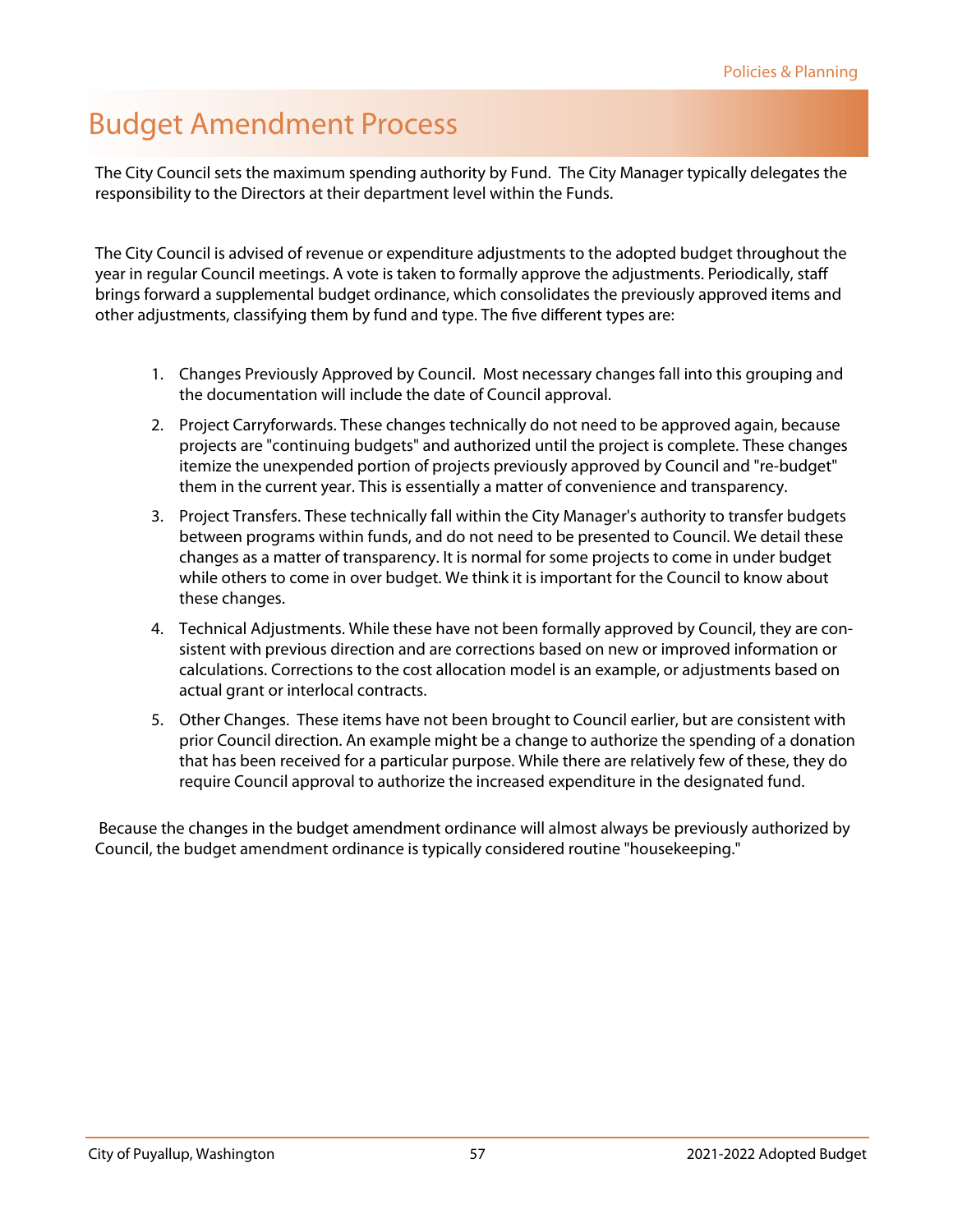<span id="page-10-0"></span>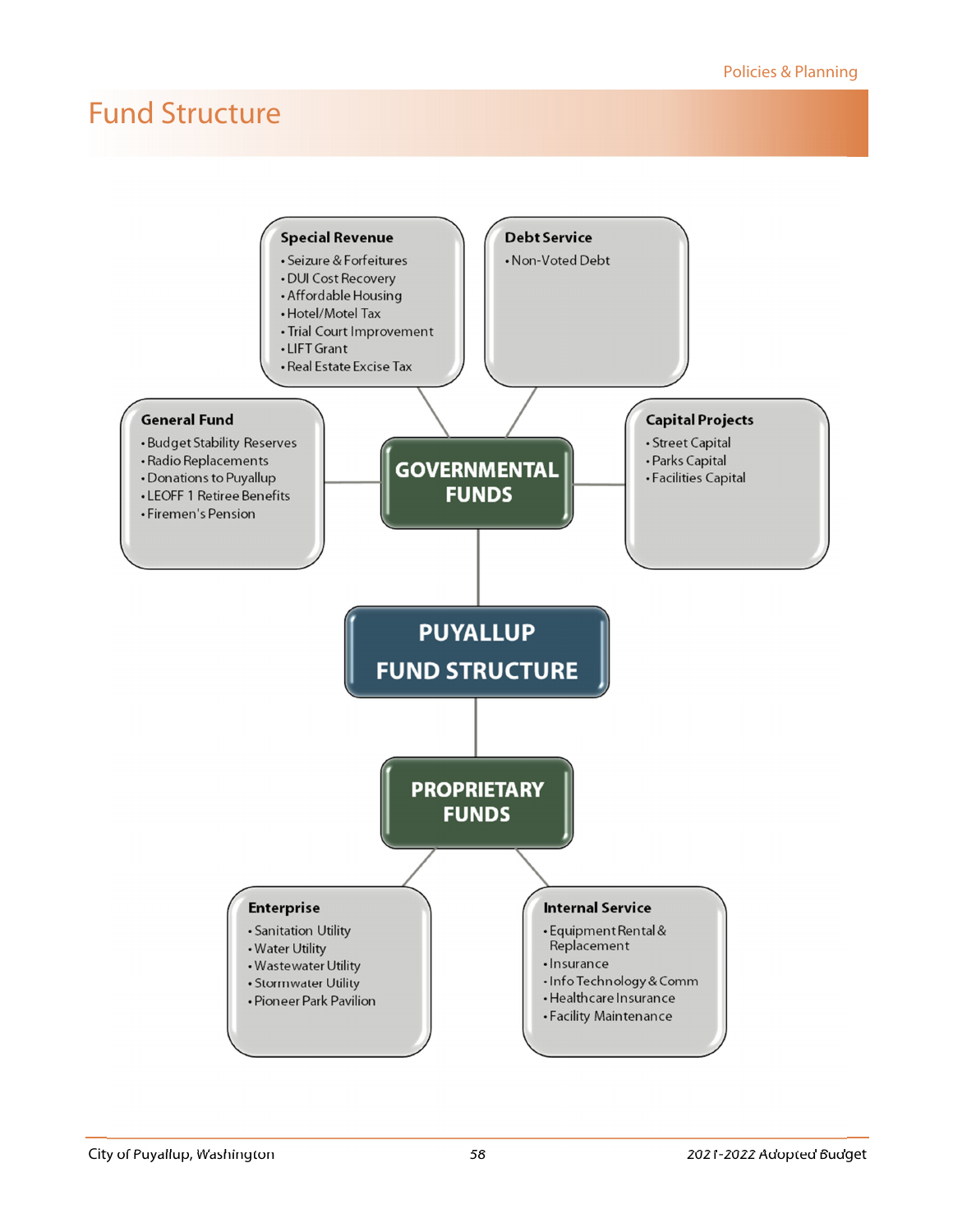**General Fund:** The General Fund includes all financial transactions which are not properly accounted for in other funds. It is the largest accounting entity in the City and provides for most of the general government operations. The major resource to the Fund is general tax revenue. Licenses and permits, charges for services, and fines and forfeits provide support as well.

- **Budget Stability Reserves Fund**: This fund was established to account for the reserves set aside by the budget stability policy, for the payoff of debt and for cash funding tax supported capital projects.
- **Radio Replacement Fund**: Established in 2018, a sub-fund of the General Fund that provide funds for the replacement of the City's emergency radios.
- **Donations to Puyallup Fund**: This fund was established to account for funds donated to the City of Puyallup, including those that are raised by the Senior Center and allocated by the Senior Advisory Board.
- **LEOFF I Retiree Benefits Fund**: Established to account for LEOFF I Retiree Healthcare Benefits.
- **Firemen's Pension Fund**: Accounts for the retirement benefits of the fire fighters (and beneficiaries) who were employed prior to March 1, 1970. Fire insurance premium tax, interest income, and a transfer in from the General Fund, are the funding sources.

**Special Revenue Funds:** Account for the proceeds of specific revenue sources that are legally restricted to expenditures for specified purposes.

- **Seizure and Forfeiture Fund:** Established in accordance with RCW 69.50.505 for the purpose of depositing seized and forfeited property and monies resulting from law enforcement activities. Expenditures are limited by law to first provide for expenses directly related to the seizure; remaining funds are distributed as set forth in RCW 69.50.505(F)(A)-(D) for certain law enforcement activities.
- **Motel Tax Fund**: Established in accordance with RCW 67.28.200 for the administration of the 7% tax collected on Motel and Hotel revenues. Expenditures are limited by law to building or maintenance and operations of stadiums, paying debt service on bonds sold to build stadiums, and enhancement of tourism.
- T**rial Court Improvements Fund**: Established in 2009 to account for revenues from the State of Washington, restricted by state law for trial court improvements and for payment of the Judge's compensation.
- **LIFT Grant Sales Tax Fund**: Established to account for the revenues received from the State of Washington for our Local Infrastructure Financing Tool (LIFT) Grant. The grant is a maximum of \$1 million per year for up to 25 years, depending of the City's qualifying activity each year. The grant proceeds can only be spent on eligible projects with the Revenue Development Area.
- **First 1/4% Real Estate Excise Tax Fund:** Established in accordance with RCW 82.46.010 to administer the first ¼% Real Estate Excise Tax (REET) collected on the sale of real estate. This tax is intended to fund construction projects such as street improvements, new street construction, park land acquisition, and park improvements.
- **Second 1/4% Real Estate Excise Tax Fund:** Established in 1991 in accordance with RCW 82.46.035 and 82.46.037 to administer the second ¼% of REET collected on the sale of real estate. This REET is intended to fund the same type of expenditures as the first ¼% REET, except park land acquisition.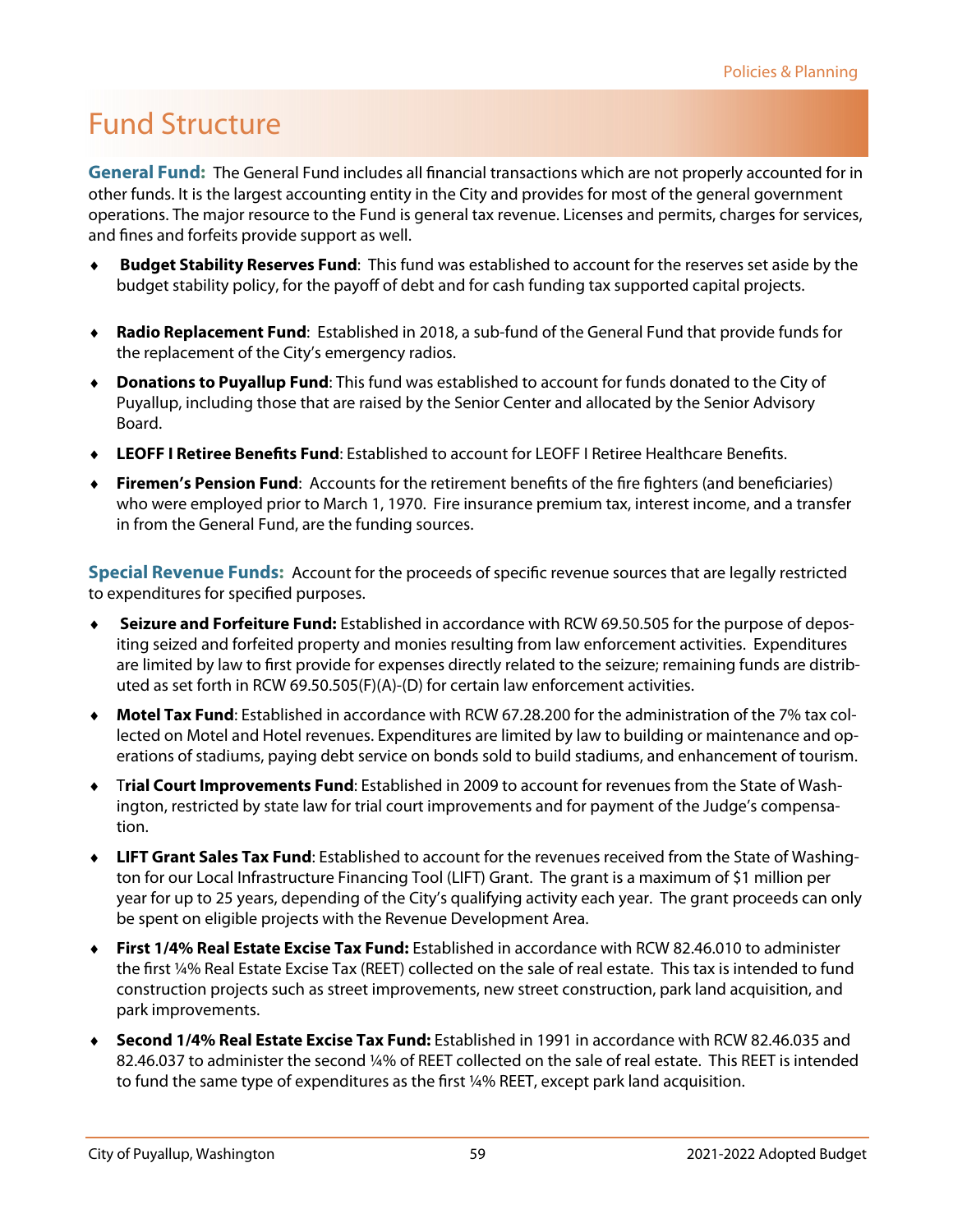**Debt Service Funds:** Account for the accumulation of resources and the payment of general long-term debt principal and interest.

**Capital Project Funds:** Account for the acquisition or construction of major capital facilities. The City has the following Capital Projects Funds:

- **Street Fund**: Established in accordance with RCW 82.36.020 for the administration of the State levied motor vehicle ½ cent gasoline tax distributed to Puyallup. These revenues are to be used for street construction and maintenance projects.
- **Parks Capital Improvements Fund**: Established to account for all expenditures relating to capital additions or improvements to parks facilities. These projects are financed by 1/10<sup>th</sup> of 1% of dedicated sales tax revenue, impact fees, and grant proceeds.
- **Facility Projects Fund**: The purpose of this fund is to account for all projects related to the development of the City's Governmental Facility Projects.

**Enterprise Funds:** Enterprise funds are established for government activities that are financed and operated in a manner similar to private business. Costs of provided services to the general public are financed primarily by user fees. The City operates the following enterprise funds:

- **Sanitation Utility Fund**: Accounts for the operations, maintenance and debt service expenses of the gas migration system at the inactive landfill.
- **Water Utility Fund:** Accounts for operations to provide water services to the City. Activities which are primarily supported by user fees include administration, billings and collections, debt service, engineering, construction, operation, maintenance, and repairs.
- **Wastewater Utility Fund**: Accounts for operations to provide sewer services to the City. Activities which are primarily supported by user fees include administration, billings and collections, debt service, engineering, construction, operation, maintenance, and repairs.
- **Stormwater Utility Fund**: Accounts for operations to provide storm and surface water collection and disposal services to the City. Activities which are primarily supported by user fees include administration, billings and collections, debt service, engineering, construction, operation, maintenance, and repairs.
- **Pioneer Park Pavilion Fund:** Accounts for the operations of the City's Pioneer Park Pavilion. All expenses are funded by user fees. The facility hosts contracted events such as wedding receptions, reunions and the farmer's market.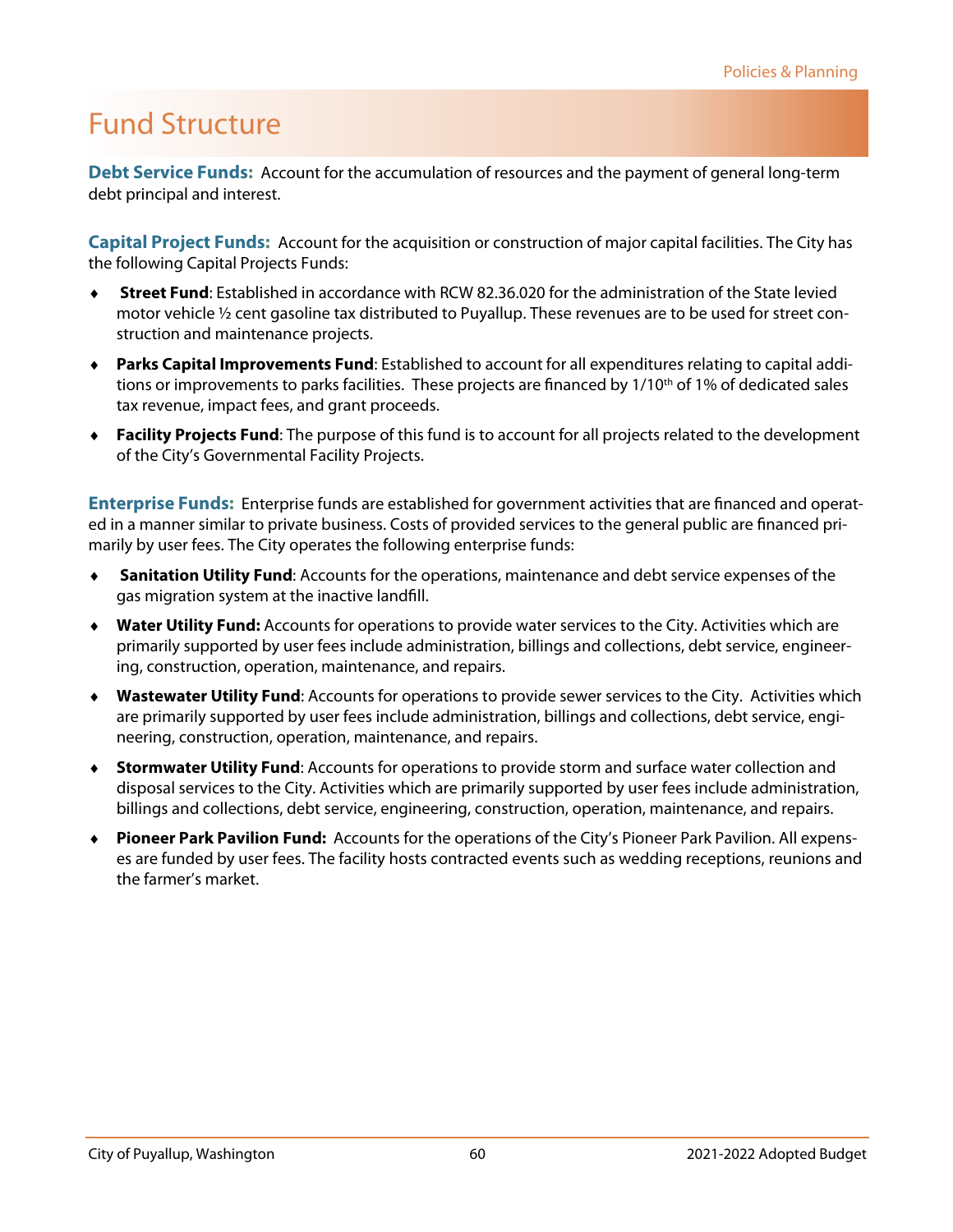**Internal Service Funds:** Used to account for the financing of goods and services provided by one department or agency to other departments or agencies of the City. The City operates five Internal Service Funds:

- **Equipment Rental and Replacement Fund:** Accounts for the costs of maintaining and replacing the majority of City vehicles and auxiliary equipment. All equipment costs, including depreciation, are factors in calculating the rates which are charged to each user department.
- **Insurance Fund:** Accounts for insurance services to all City departments, including provision for losses on property, liability, worker's compensation, and unemployment compensation. Expenses are paid by the Insurance Fund and rates are charged to departments based on use and/or coverage requirements.
- **Information Technology & Communication Fund:** Accounts for the costs of operating, maintaining, and replacing City information technology (IT) infrastructure and technology services. The fund has two programs: Information Technology (IT) and Radio Service. Information technology costs are assessed and paid for by City departments based on both direct technology and indirect overhead costs.
- **Healthcare Insurance Fund:** Accounts for healthcare insurance (including stop loss) for all City staff.
- **Facility Maintenance Fund:** Facility maintenance and custodians are accounted for in this fund to improve accounting and reporting, and to begin providing for systematic life cycle repairs and replacements.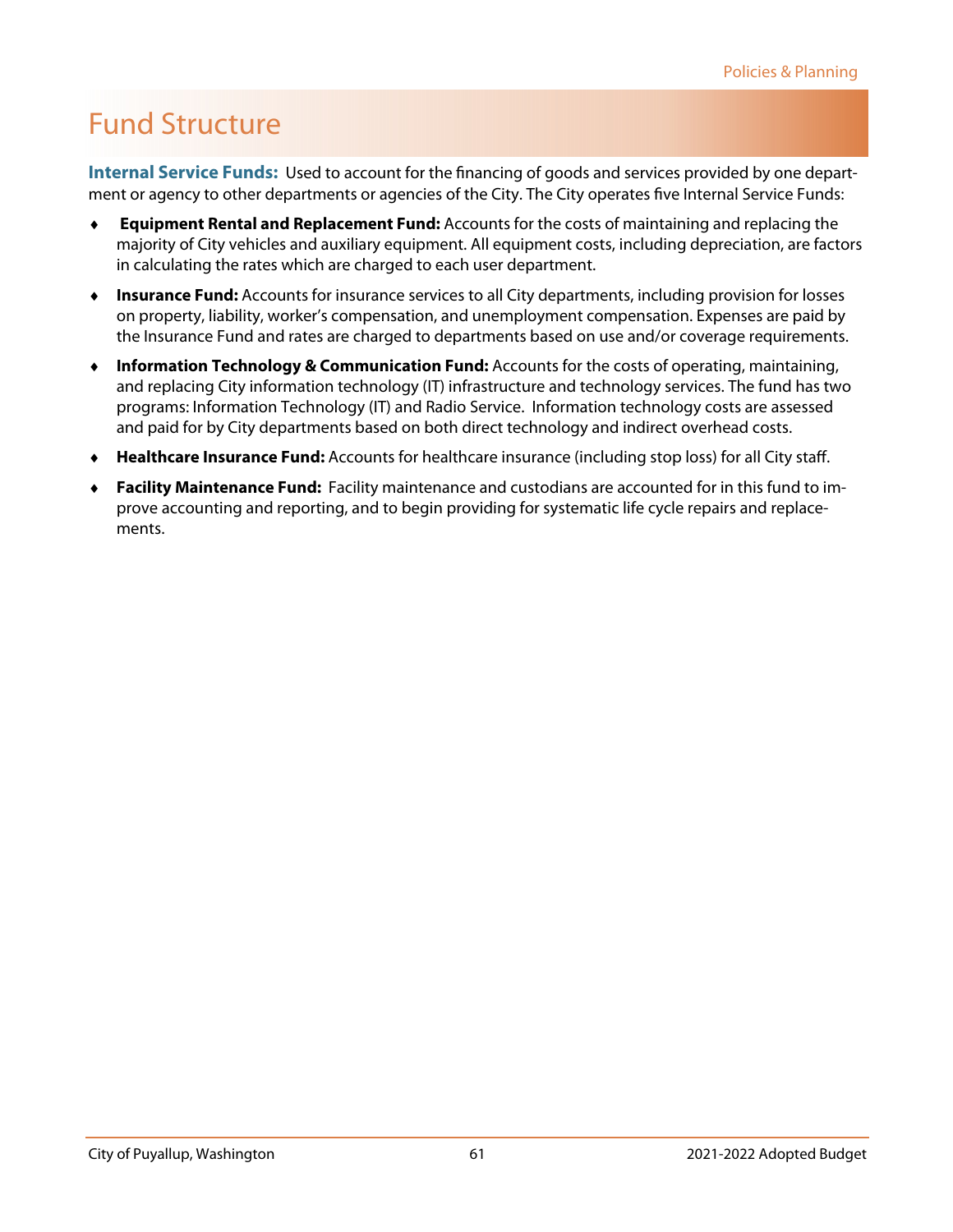|                                    | <b>CITY COUNCIL</b> | <b>CITY CLERK</b> | <b>CITY MANAGER</b> | <b>DEV &amp; PERMIT SERVICES</b> | <b>FINANCE</b> | <b>HUMAN RESOURCES</b> | <b>INFORMATION TECHNOLOGY</b> | <b>LEGAL</b> | LIBRARY      | <b>MUNICIPAL COURT</b> | <b>PARKS &amp; RECREATION</b> | POLICE           | PUBLIC WORKS     | NON-DEPARTMENTAL |
|------------------------------------|---------------------|-------------------|---------------------|----------------------------------|----------------|------------------------|-------------------------------|--------------|--------------|------------------------|-------------------------------|------------------|------------------|------------------|
| <b>GENERAL FUND</b>                | $\mathbf x$         | $\mathbf{x}$      | $\boldsymbol{x}$    | $\mathbf x$                      | $\mathbf x$    | $\boldsymbol{x}$       | $\mathbf{x}$                  | $\mathbf{x}$ | $\mathbf{x}$ | $\mathbf x$            | $\mathbf x$                   | $\boldsymbol{x}$ | $\boldsymbol{x}$ | $\mathbf{x}$     |
| <b>SPECIAL REVENUE FUNDS</b>       |                     |                   |                     |                                  |                |                        |                               |              |              |                        |                               |                  |                  |                  |
| Seizure & Forfeiture               |                     |                   |                     |                                  |                |                        |                               |              |              |                        |                               | $\boldsymbol{x}$ |                  |                  |
| <b>DUI Cost Recovery</b>           |                     |                   |                     |                                  |                |                        |                               |              |              |                        |                               | X                |                  |                  |
| Affordable Housing                 |                     |                   |                     |                                  |                |                        |                               |              |              |                        |                               |                  |                  | X                |
| Hotel/Motel Tax                    |                     |                   |                     |                                  |                |                        |                               |              |              |                        |                               |                  |                  | $\boldsymbol{x}$ |
| <b>Trial Court Improvement</b>     |                     |                   |                     |                                  |                |                        |                               |              |              | $\pmb{\mathsf{X}}$     |                               |                  |                  |                  |
| <b>LIFT Grant</b>                  |                     |                   |                     |                                  |                |                        |                               |              |              |                        |                               |                  |                  | $\boldsymbol{x}$ |
| Real Estate Excise Tax             |                     |                   |                     |                                  |                |                        |                               |              |              |                        |                               |                  |                  | $\boldsymbol{x}$ |
| <b>DEBT SERVICE FUNDS</b>          |                     |                   |                     |                                  |                |                        |                               |              |              |                        |                               |                  |                  |                  |
| Non-Voted Debt                     |                     |                   |                     |                                  |                |                        |                               |              |              |                        |                               |                  |                  | $\boldsymbol{x}$ |
| <b>CAPITAL PROJECTS FUNDS</b>      |                     |                   |                     |                                  |                |                        |                               |              |              |                        |                               |                  |                  |                  |
| <b>Street Capital Projects</b>     |                     |                   |                     |                                  |                |                        |                               |              |              |                        |                               |                  | X                |                  |
| Parks Capital Projects             |                     |                   |                     |                                  |                |                        |                               |              |              |                        | X                             |                  |                  |                  |
| <b>Facilities Capital Projects</b> |                     |                   |                     |                                  |                |                        |                               |              |              |                        | $\boldsymbol{x}$              |                  |                  |                  |
| <b>ENTERPRISE FUNDS</b>            |                     |                   |                     |                                  |                |                        |                               |              |              |                        |                               |                  |                  |                  |
| <b>Sanitation Utility</b>          |                     |                   |                     |                                  |                |                        |                               |              |              |                        |                               |                  | X                |                  |
| <b>Water Utility</b>               |                     |                   |                     |                                  |                |                        |                               |              |              |                        |                               |                  | $\mathbf{x}$     |                  |
| <b>Wastewater Utility</b>          |                     |                   |                     |                                  |                |                        |                               |              |              |                        |                               |                  | $\boldsymbol{x}$ |                  |
| <b>Stormwater Utility</b>          |                     |                   |                     |                                  |                |                        |                               |              |              |                        |                               |                  | $\mathbf x$      |                  |
| Pioneer Park Pavilion              |                     |                   |                     |                                  |                |                        |                               |              |              |                        | X                             |                  |                  |                  |
| <b>INTERNAL SERVICE FUNDS</b>      |                     |                   |                     |                                  |                |                        |                               |              |              |                        |                               |                  |                  |                  |
| Equipment Rental & Replacement     |                     |                   |                     |                                  |                |                        |                               |              |              |                        |                               |                  | X                |                  |
| Insurance                          |                     |                   |                     |                                  |                |                        |                               | X            |              |                        |                               |                  |                  |                  |
| Info Tech & Communications         |                     |                   |                     |                                  |                |                        | $\boldsymbol{x}$              |              |              |                        |                               |                  |                  |                  |
| Healthcare Insurance               |                     |                   |                     |                                  |                | X                      |                               |              |              |                        |                               |                  |                  |                  |
| <b>Facility Maintenance</b>        |                     |                   |                     |                                  |                |                        |                               |              |              |                        | $\mathbf{x}$                  |                  |                  |                  |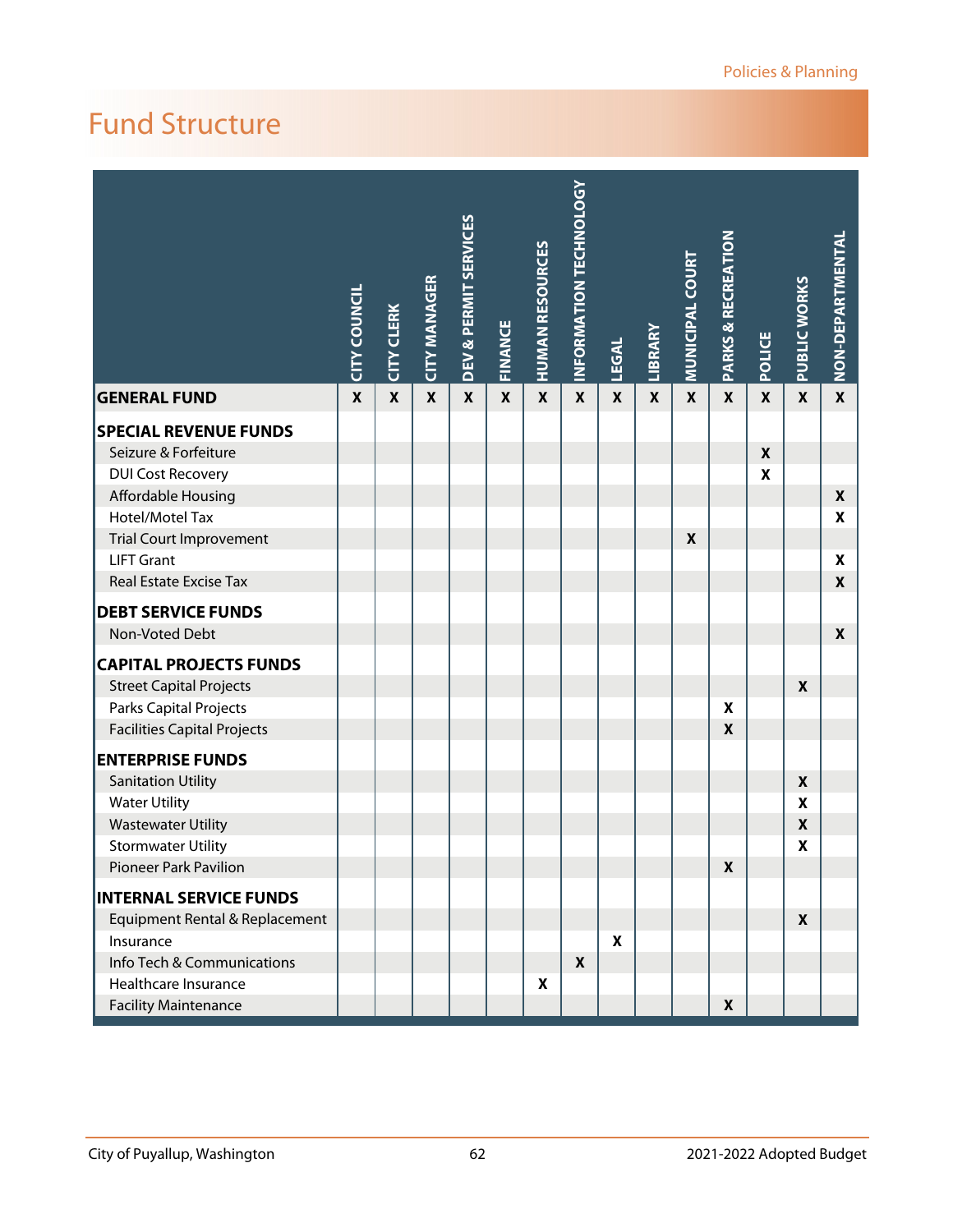### <span id="page-15-0"></span>Cash Balances—Historical Perspective

Under cash-basis accounting, the ending cash balances in each of the City's funds play an important role in the sustainability of services to the community. These highly-liquid balances guard against unanticipated events that could adversely affect the financial condition of the City and jeopardize the continuation of vital public services. In addition, credit rating agencies monitor these levels and strongly consider unrestricted fund balance when determining a local government's creditworthiness.

The following table summarizes the City's cash balances, which have increased each year since 2014. These increases reflect a conscious decision to grow operating reserves and a higher level of funding available for capital projects. An overall total is not provided as each category, with very few exceptions, is legally restricted to it's particular purpose.

|                                   |            | <b>Citywide Cash Balances</b> |            |            |             |
|-----------------------------------|------------|-------------------------------|------------|------------|-------------|
|                                   | 2016       | 2017                          | 2018       | 2019       | 2020 Prelim |
| <b>General Fund</b>               | 1,714,189  | 5,613,564                     | 7,188,466  | 7,504,974  | 7,916,997   |
| General Fund - Other              | 3,504,895  | 2,648,335                     | 2,806,831  | 2,798,442  | 4,486,592   |
| Special Revenue Funds             | 7,245,450  | 9,455,865                     | 4,562,016  | 5,261,402  | 5,119,439   |
| Debt Service Funds                | 282,095    | 288,292                       | 305,283    | 517,046    | 505,658     |
| <b>Street Capital Projects</b>    | 3,486,440  | 5,273,289                     | 5,476,894  | 8,915,411  | 10,196,346  |
| Parks Capital Projects            | 1,150,658  | 1,896,328                     | 4,879,439  | 2,904,086  | 2,948,859   |
| <b>Facility Capital Projects</b>  | 119,948    | 121,076                       | 558,137    | 1,984,322  | 1,961,283   |
| <b>Enterprise - Utility Funds</b> | 23,046,430 | 25,887,173                    | 23,569,469 | 25,214,816 | 27,875,508  |
| Enterprise - Pavilion Fund        | 101,306    | 87,234                        | 97,165     | 95,158     | 91,107      |
| Internal Service Funds            | 7,545,047  | 7,662,713                     | 8,350,700  | 8,885,049  | 8,053,680   |
| Total                             | 48,196,459 | 58,933,870                    | 57,794,399 | 64,080,707 | 69,155,470  |

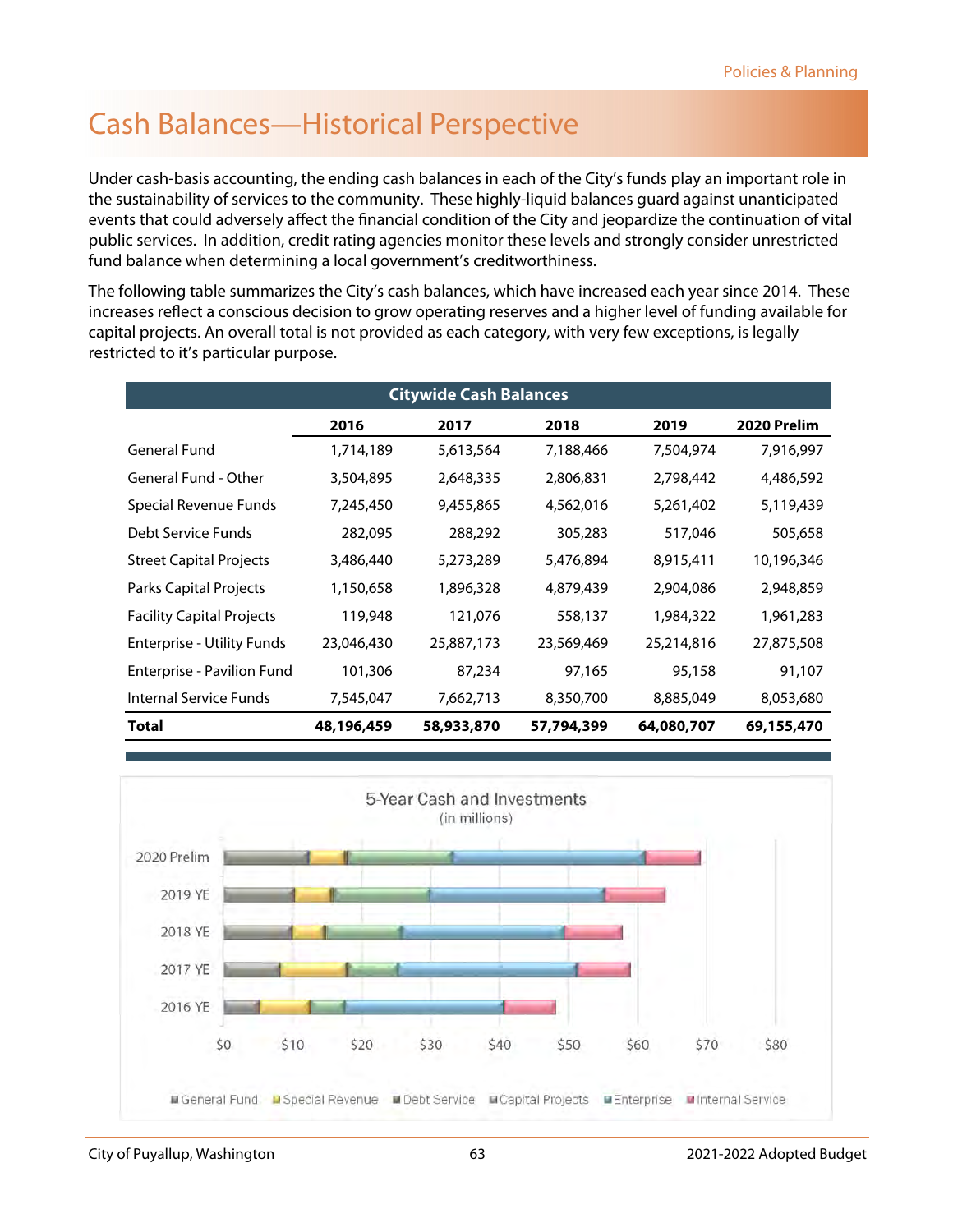### <span id="page-16-0"></span>Long Range Planning

Long range financial planning provides a forward-looking view into the City's major operating funds. These longer-term forecasts allow for evaluation of operational sustainability and provide a starting point for future decision making by identifying the balance between potential spending needs and the projected revenue outlook. Ten-year operating forecasts are presented for the following funds:

- General Fund
- ◆ Street Capital Projects Fund
- Parks Capital Projects Fund
- Utility Funds (water, wastewater and stormwater)

#### **Background**

The 2021-22 biennial budget was developed and adopted in a climate of economic uncertainty, largely due to the COVID-19 pandemic and it's impact on the lives of residents, viability of businesses and city finances. With nearly 50% of General Fund revenues coming from sales tax, Puyallup experienced it's share of losses early on, especially in Q2 2020 when key business sectors were subject to mandatory closures by order of the governor's office. However, collections rebounded significantly in the last half of the year, with monthly receipts coming in as would be expected in a normal year. While it's a positive sign, the ongoing effects of the pandemic remain to be seen.

Because of continued uncertainty, the 2021-22 budget is built upon extremely conservative revenue projections. Revenues continue to be tied to the Budget Stability Policy, with two major exceptions: sales tax and development engineering fees. Both sources are heavily influenced by the economy and have been reduced from the normal calculations outlined in policy. The intent is to provide another layer of resiliency during these difficult and unpredictable times.

Projected revenues provide adequate sustainable funding for our essential and core ongoing programs— Police, Parks and Recreation, Development & Permitting Services, Public Works—and the departments that provide support those programs. Funding for new initiatives was extremely limited. The few additions included in the budget were based on proven need and value to the public.

#### **Financial Risks**

As with most local governments, the City continues to seek balance between revenues generated and level of service to the community. Primary risks moving forward include:

- **COVID-19 Impacts:** Longer-term impacts to the community and on city finances are unclear. Close monitoring will be required in order to react quickly to any potential worsening of the economy.
- **Growth of Service Need:** Service growth capacity is limited by recurring revenues as defined in the budget stability policy. Additionally, it is unlikely that existing staffing will be able to keep pace with additional service needs over time. As the City grows, insufficient revenues to support staffing and other service measures may lead to degradation of existing levels of service.
- **Infrastructure Maintenance & Refurbishment:** Using annual Tier 3 monies generated as a result of the budget stability policy and parks-related sales tax from Pierce County, the City has been able to provide base-level funding for transportation systems and parks/trails. Identifying sustainable funding sources for city buildings major/lifecycle maintenance and technology capital needs has been much more difficult and is reaching a critical point to avoid significant deterioration of infrastructure.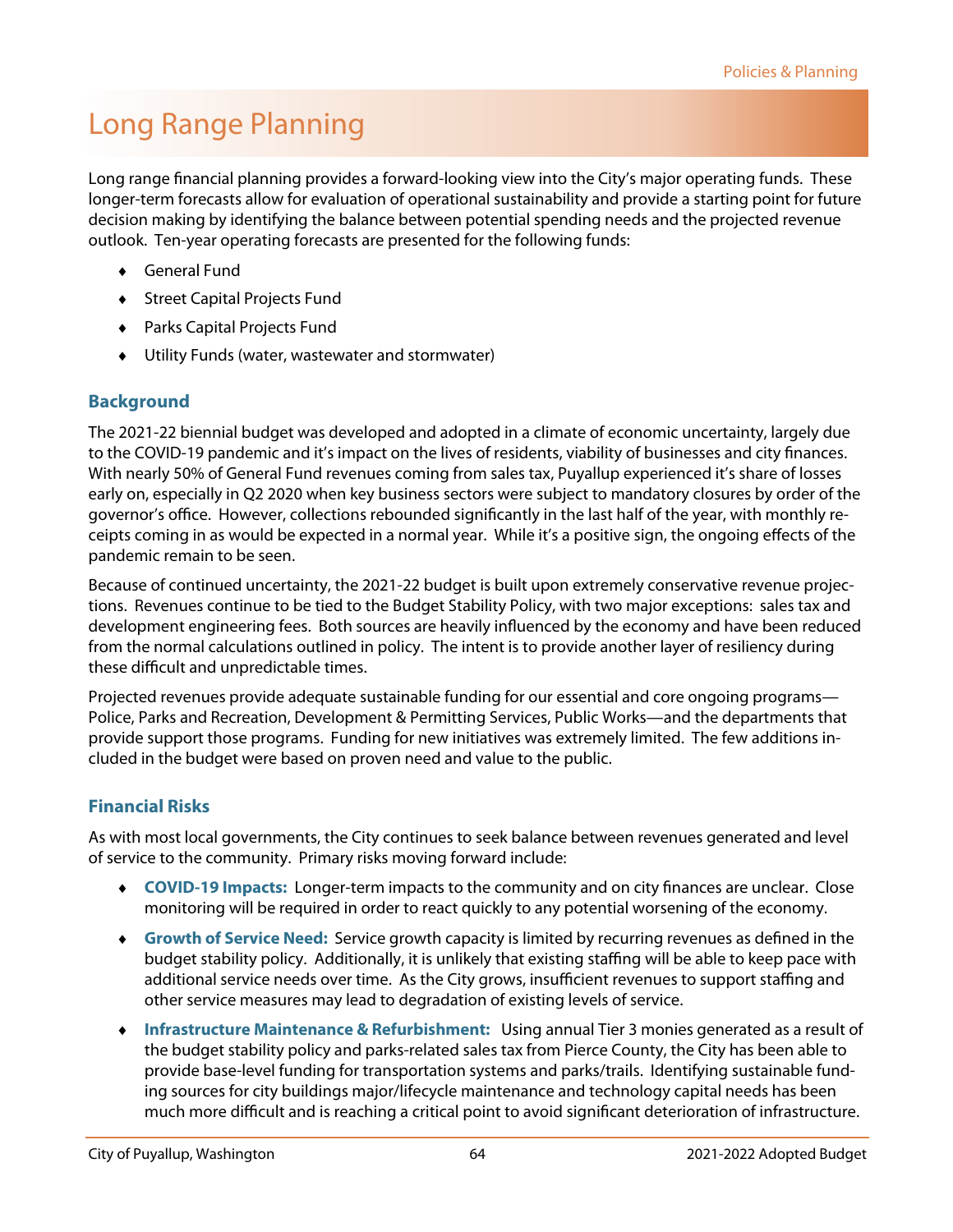### Long Range Planning - General Fund

#### **Forecast Overview**

The ten-year forecast provided on the next page includes several assumptions in 2023 and beyond. Overall, these assumptions are a reasonable starting point for estimating the long-term health of the General Fund. However, it is important to note that the assumptions and resulting projections will change over time. Even relatively minor changes in key variables can cause significant change over time. Having said that, it is still a useful tool for identifying potential issues in advance, allowing time to develop sound strategies to mitigate any negative impacts.

#### **Revenue Assumptions**

Most General Fund revenues are expected to increase over time subject to various combinations of growth and inflation, dependent on the revenue type. Combined revenues appear to increase only about 0.3% over the rate of inflation, which is less than the expected population growth of 1% per year. Specifics include:

- **Property Tax:** one percent plus estimated new construction
- **Sales Tax:** combination of inflation and population growth, averaging 3% per year
- **Utility Tax:** predominantly inflation based, averaging 2% per year
- **Licenses & Permits:** nominal growth, averaging 1% per year
- **Intergovernmental:** Assumes state shared revenues continue unchanged, with nominal growth
- **Charges for Services:** nominal growth, averaging 1% per year

#### **Expenditure Assumptions**

Expenditures are expected to be managed within existing revenues, which requires holding combined expenditure increases to the overall rate of inflation, about 2%. Under this premise, modest program expansion can be accommodated over time, perhaps one or two positions per year. This approach assumes that Puyallup's increasing population can be served effectively through the economies of scales, instead of through staff increases in direct proportion to the population. However, there will likely come a time where staffing and service levels reach a tipping point where this is no longer possible. Other strategies will need to be considered and implemented to avoid negatively impacting service levels to the community.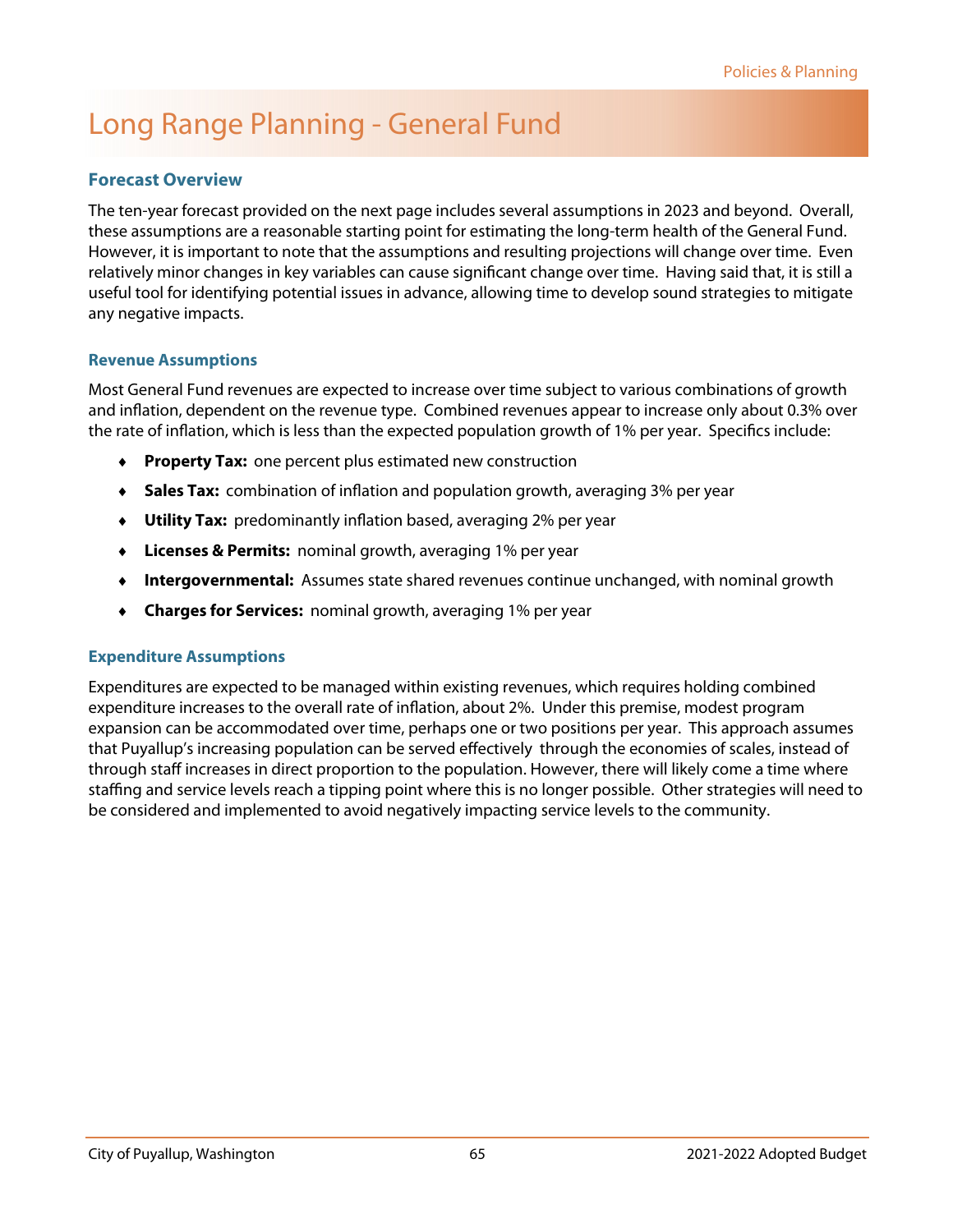### Long Range Planning - General Fund

#### **General Fund Operating Forecast**

The Ten-Year Operating Forecast for the General Fund demonstrates that recurring operating revenues are expected to cover recurring operating expenditures, with a nominal amount available for program expansion each year. It is important to note that the forecast does not represent an official spending plan, it is simply an indicator of sustainability based on a set of reasonable assumptions.

|                                        | <b>Adopted</b> |        |        |        |        | Projected |        |        |        |        |
|----------------------------------------|----------------|--------|--------|--------|--------|-----------|--------|--------|--------|--------|
| (in thousands)                         | 2021           | 2022   | 2023   | 2024   | 2025   | 2026      | 2027   | 2028   | 2029   | 2030   |
| <b>Revenues</b>                        |                |        |        |        |        |           |        |        |        |        |
| <b>Taxes</b>                           |                |        |        |        |        |           |        |        |        |        |
| Property Tax                           | 9,370          | 9,564  | 9.755  | 9,950  | 10,149 | 10,352    | 10,559 | 10,770 | 10,986 | 11,206 |
| Sales Tax                              | 24,496         | 25,230 | 25,987 | 26,767 | 27,570 | 28,397    | 29,249 | 30,126 | 31,030 | 31,961 |
| Utility & Other Tax                    | 5,207          | 5,303  | 5,437  | 5,575  | 5,716  | 5,860     | 6,009  | 6,162  | 6,318  | 6,479  |
| <b>Licenses and Permits</b>            | 1,888          | 1,888  | 1,907  | 1,926  | 1,946  | 1,965     | 1,985  | 2,004  | 2,025  | 2,045  |
| Intergovernmental                      | 1,666          | 1,703  | 1,714  | 1,725  | 1,737  | 1,748     | 1,760  | 1,772  | 1,784  | 1,796  |
| <b>Charges for Services</b>            | 3,025          | 3,025  | 3,063  | 3,102  | 3,141  | 3,181     | 3,222  | 3,263  | 3,305  | 3,347  |
| <b>Fines and Forfeitures</b>           | 3,414          | 3,500  | 3,535  | 3,570  | 3,606  | 3,642     | 3,678  | 3,715  | 3,752  | 3,790  |
| Miscellaneous                          | 477            | 485    | 492    | 500    | 507    | 515       | 523    | 531    | 540    | 548    |
| <b>Operating Revenues</b>              | 49,544         | 50,698 | 51,891 | 53,115 | 54,371 | 55,661    | 56,985 | 58,344 | 59,739 | 61,171 |
| <b>Annual Increase</b>                 |                |        | 1,193  | 1,224  | 1,257  | 1,290     | 1,324  | 1,359  | 1,395  | 1,432  |
|                                        |                |        | 2.4%   | 2.4%   | 2.4%   | 2.4%      | 2.4%   | 2.4%   | 2.4%   | 2.4%   |
| <b>Expenditures</b>                    |                |        |        |        |        |           |        |        |        |        |
| Salaries & Wages                       | 23,383         | 24,269 | 24,802 | 25,348 | 25,906 | 26,476    | 27,058 | 27,653 | 28,262 | 28,883 |
| <b>Benefits</b>                        | 11,467         | 11,938 | 12,201 | 12,469 | 12,743 | 13,024    | 13,310 | 13,603 | 13,902 | 14,208 |
| Supplies & Equipment                   | 1,946          | 1,934  | 1,972  | 2,012  | 2,052  | 2,093     | 2,135  | 2,178  | 2,221  | 2,266  |
| Services & Fees                        | 8,312          | 7,912  | 8,070  | 8,231  | 8,396  | 8,563     | 8,734  | 8,909  | 9,087  | 9,269  |
| <b>Operating Expenditures</b>          | 45,108         | 46,052 | 47,045 | 48,060 | 49,097 | 50,156    | 51,238 | 52,343 | 53,472 | 54,626 |
| <b>Annual Increase</b>                 |                |        | 993    | 1,015  | 1,037  | 1,059     | 1,082  | 1,105  | 1,129  | 1,154  |
|                                        |                |        | 2.2%   | 2.2%   | 2.2%   | 2.2%      | 2.2%   | 2.2%   | 2.2%   | 2.2%   |
| <b>Available for Program Expansion</b> |                |        | 199    | 210    | 220    | 231       | 242    | 254    | 266    | 279    |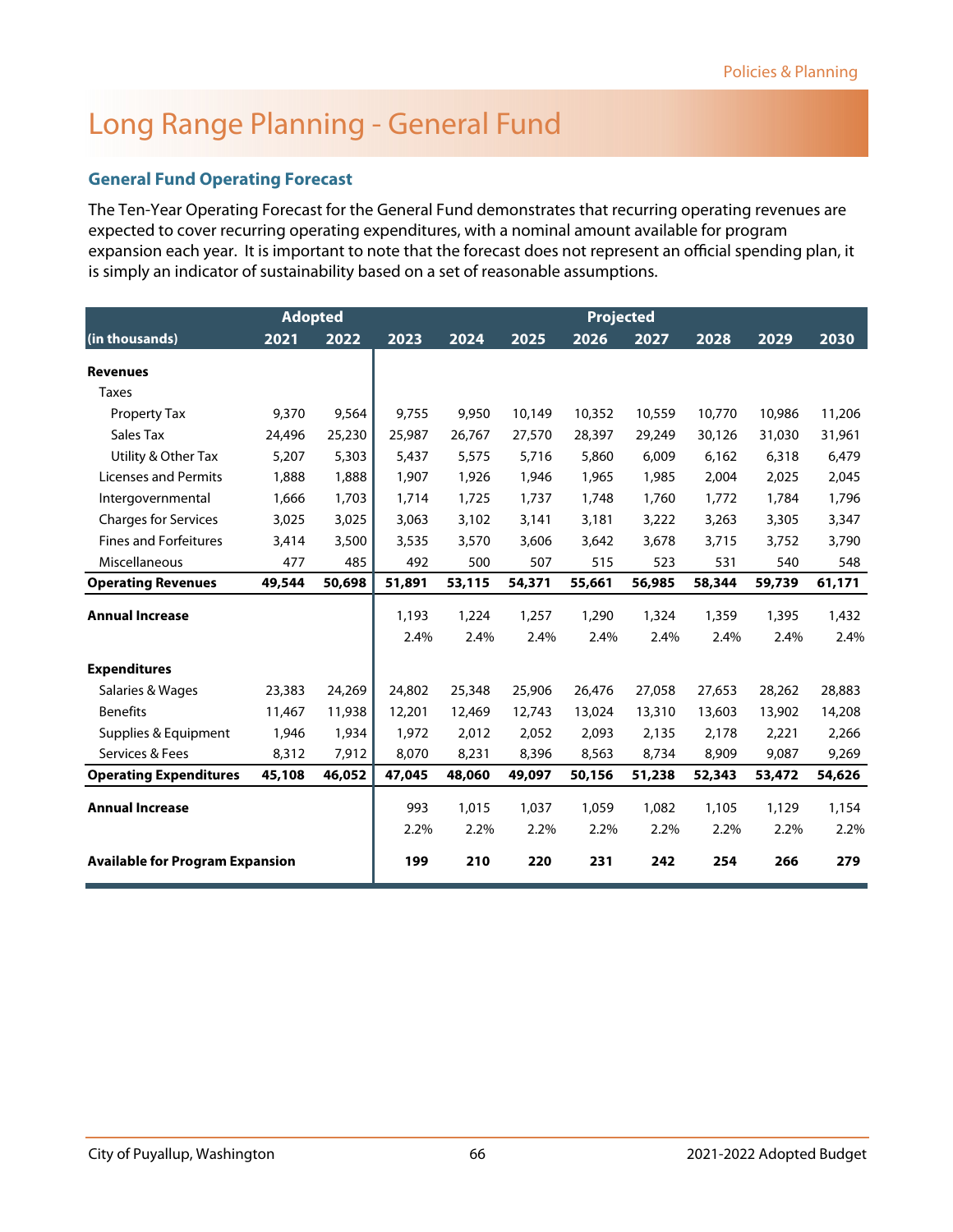### Long Range Planning - Capital Projects Funds

The Ten-Year Operating Forecasts for the Street and Parks Capital Projects Funds are based on assumptions similar to those of the General Fund. The primary purpose of these forecasts is to determine the amount of pay-as-you-go funding likely to be available for transportation and parks-related capital projects.

#### **Street Capital Forecast**

|                                       | <b>Adopted</b> |       |       |       |       | <b>Projected</b> |       |       |                          |       |
|---------------------------------------|----------------|-------|-------|-------|-------|------------------|-------|-------|--------------------------|-------|
| (in thousands)                        | 2021           | 2022  | 2023  | 2024  | 2025  | 2026             | 2027  | 2028  | 2029                     | 2030  |
| <b>Revenues</b>                       |                |       |       |       |       |                  |       |       |                          |       |
| Fuel/Multimodal Tax                   | 429            | 433   | 442   | 451   | 460   | 469              | 478   | 488   | 498                      | 508   |
| <b>Transportation Impact Fees</b>     | 1,200          | 1,200 | 1,200 | 1,200 | 1,200 | 1,200            | 1,200 | 1,200 | 1,200                    | 1,200 |
| Miscellaneous                         | 53             | 53    | 53    | 53    | 53    | 53               | 53    | 53    | 53                       | 53    |
| Transfers In                          |                |       |       |       |       |                  |       |       |                          |       |
| <b>General Fund Tier 1</b>            | 1,100          | 1,100 | 1,100 | 1,100 | 1,100 | 1,100            | 1,100 | 1,100 | 1,100                    | 1,100 |
| Real Estate Excise Tax                | 2,200          | 2,200 | 2,200 | 2,200 | 2,200 | 2,200            | 2,200 | 2,200 | 2,200                    | 2,200 |
| <b>Operating Revenues</b>             | 4,982          | 4,986 | 4,995 | 5,004 | 5,013 | 5,022            | 5,031 | 5,041 | 5,051                    | 5,061 |
| <b>Expenditures</b>                   |                |       |       |       |       |                  |       |       |                          |       |
| <b>Bridge Inspection Fees</b>         | 27             | 27    | 28    | 28    | 29    | 29               | 30    | 31    | 31                       | 32    |
| <b>Cost Share Reimbursements</b>      | 2,051          | 2,083 | 2,125 | 2,167 | 2,210 | 2,255            | 2,300 | 2,346 | 2,393                    | 2,440 |
| <b>Transfer for Debt Service</b>      | 1,032          | 1,035 | 1,281 | 950   | 702   | 703              | 698   | 697   | $\overline{\phantom{a}}$ |       |
| <b>Operating Expenditures</b>         | 3,110          | 3,145 | 3,433 | 3,145 | 2,941 | 2,987            | 3,028 | 3,073 | 2,424                    | 2,472 |
| <b>Available for Capital Projects</b> |                |       | 1,562 | 1,858 | 2,072 | 2,035            | 2,004 | 1,968 | 2,627                    | 2,588 |

#### **Parks Capital Forecast**

|                                       | <b>Adopted</b> |      |      |      |      | <b>Projected</b> |      |      |      |      |
|---------------------------------------|----------------|------|------|------|------|------------------|------|------|------|------|
| (in thousands)                        | 2021           | 2022 | 2023 | 2024 | 2025 | 2026             | 2027 | 2028 | 2029 | 2030 |
| <b>Revenues</b>                       |                |      |      |      |      |                  |      |      |      |      |
| Sales Tax - 0.1% Parks                | 428            | 441  | 454  | 468  | 482  | 496              | 511  | 526  | 542  | 559  |
| Parks Impact Fees                     | 284            | 284  | 284  | 284  | 284  | 284              | 284  | 284  | 284  | 284  |
| Miscellaneous                         | 19             | 19   | 19   | 19   | 19   | 19               | 19   | 19   | 19   | 19   |
| <b>Operating Revenues</b>             | 731            | 744  | 757  | 770  | 784  | 799              | 814  | 829  | 845  | 861  |
| <b>Expenditures</b>                   |                |      |      |      |      |                  |      |      |      |      |
| <b>Cost Share Reimbursements</b>      | 2              | 53   | 54   | 55   | 57   | 58               | 59   | 60   | 61   | 62   |
| <b>Operating Expenditures</b>         | $\overline{2}$ | 53   | 54   | 55   | 57   | 58               | 59   | 60   | 61   | 62   |
| <b>Available for Capital Projects</b> |                |      | 702  | 715  | 728  | 741              | 755  | 769  | 784  | 799  |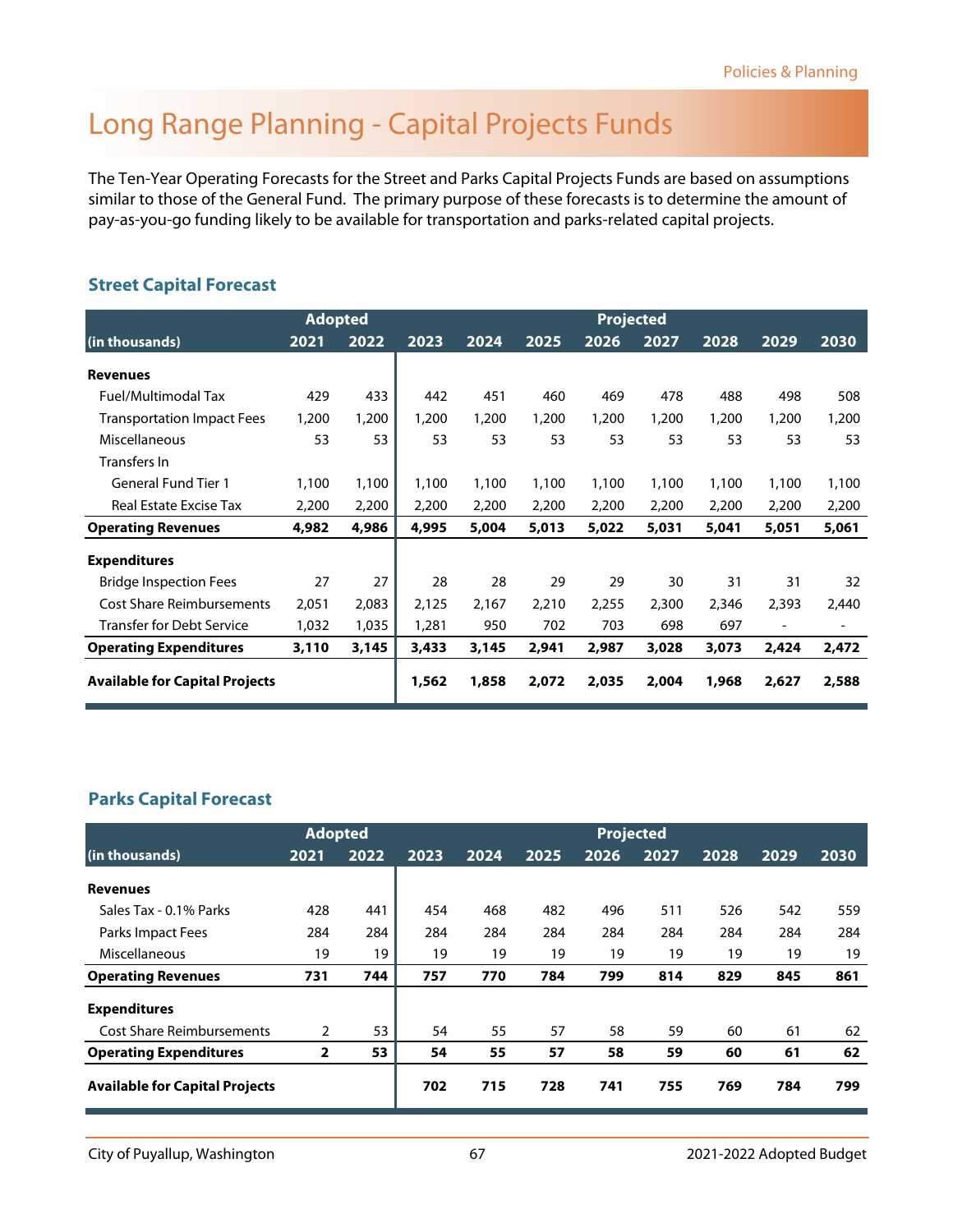### Long Range Planning - Utility Funds

The Ten-Year Operating Forecasts for the major utility funds are based on assumptions similar to those of the General Fund. The purpose of these forecasts is twofold: 1) verify sustainability of general operations and 2) determine the amount of funding likely to be available for debt service and capital projects.

#### **Water Operating Forecast**

|                                       | <b>Adopted</b> |       |       |       |       |       |       |       |       |       |
|---------------------------------------|----------------|-------|-------|-------|-------|-------|-------|-------|-------|-------|
| (in thousands)                        | 2021           | 2022  | 2023  | 2024  | 2025  | 2026  | 2027  | 2028  | 2029  | 2030  |
| <b>Revenues</b>                       |                |       |       |       |       |       |       |       |       |       |
| User Fees                             | 6.929          | 7.104 | 7.317 | 7.537 | 7,763 | 7.996 | 8.236 | 8,483 | 8.737 | 9,000 |
| System Development                    | 305            | 312   | 312   | 312   | 312   | 312   | 312   | 312   | 312   | 312   |
| Miscellaneous                         | 150            | 150   | 153   | 156   | 158   | 161   | 164   | 167   | 170   | 173   |
| <b>Operating Revenues</b>             | 7,385          | 7,566 | 7,782 | 8,004 | 8,233 | 8,469 | 8,711 | 8,961 | 9,219 | 9,484 |
| <b>Expenditures</b>                   |                |       |       |       |       |       |       |       |       |       |
| <b>Operating Costs</b>                | 5,463          | 5,522 | 5.637 | 5.755 | 5,875 | 5,997 | 6.123 | 6.251 | 6.381 | 6,514 |
| Debt Service                          |                |       |       |       |       |       |       |       |       |       |
| <b>Operating Expenditures</b>         | 5,463          | 5,522 | 5,637 | 5,755 | 5,875 | 5,997 | 6,123 | 6,251 | 6,381 | 6,514 |
| <b>Available for Debt and Capital</b> |                |       | 2,145 | 2,249 | 2,358 | 2,471 | 2,589 | 2,711 | 2,838 | 2,969 |

#### **Wastewater Operating Forecast**

|                                       |        | <b>Adopted</b> |        |        |        |        | <b>Projected</b> |        |        |        |
|---------------------------------------|--------|----------------|--------|--------|--------|--------|------------------|--------|--------|--------|
| (in thousands)                        | 2021   | 2022           | 2023   | 2024   | 2025   | 2026   | 2027             | 2028   | 2029   | 2030   |
| <b>Revenues</b>                       |        |                |        |        |        |        |                  |        |        |        |
| User Fees                             | 11,929 | 12,166         | 12,531 | 12,907 | 13,294 | 13,693 | 14,104           | 14,527 | 14,963 | 15,412 |
| System Development                    | 919    | 937            | 937    | 937    | 937    | 937    | 937              | 937    | 937    | 937    |
| Miscellaneous                         | 97     | 97             | 97     | 97     | 97     | 97     | 97               | 97     | 97     | 98     |
| <b>Operating Revenues</b>             | 12,944 | 13,200         | 13,565 | 13,941 | 14,329 | 14,728 | 15,138           | 15,562 | 15,998 | 16,447 |
| <b>Expenditures</b>                   |        |                |        |        |        |        |                  |        |        |        |
| <b>Operating Costs</b>                | 8.441  | 8.565          | 8.743  | 8.924  | 9,109  | 9.299  | 9.492            | 9,689  | 9,890  | 10.095 |
| Debt Service                          | 334    | 337            | 337    | 336    | 340    | 338    | 336              | 339    | -      | -      |
| <b>Operating Expenditures</b>         | 8,775  | 8,902          | 9,079  | 9,260  | 9,449  | 9,637  | 9,828            | 10,028 | 9,890  | 10,095 |
| <b>Available for Debt and Capital</b> |        |                | 4,486  | 4,681  | 4,879  | 5,091  | 5,310            | 5,534  | 6,108  | 6,351  |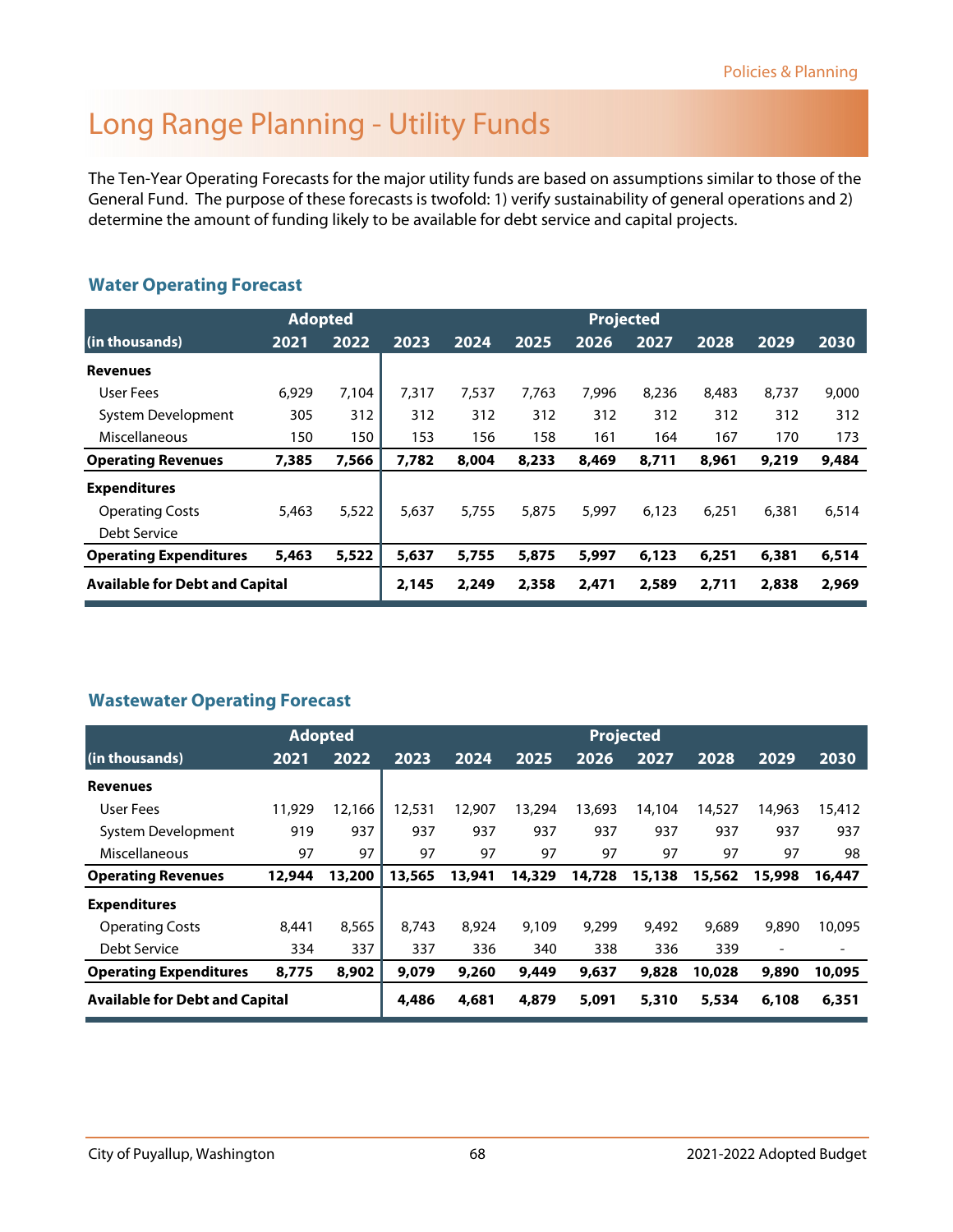### Long Range Planning - Utility Funds

#### **Stormwater Operating Forecast**

|                                       | <b>Adopted</b> |                   |       |                          |       | <b>Projected</b> |       |       |                |       |
|---------------------------------------|----------------|-------------------|-------|--------------------------|-------|------------------|-------|-------|----------------|-------|
| (in thousands)                        | 2021           | 2022              | 2023  | 2024                     | 2025  | 2026             | 2027  | 2028  | 2029           | 2030  |
| <b>Revenues</b>                       |                |                   |       |                          |       |                  |       |       |                |       |
| User Fees                             | 5,172          | 5,334             | 5.494 | 5.659                    | 5,829 | 6.004            | 6,184 | 6.369 | 6,561          | 6,757 |
| System Development                    | 707            | 722               | 722   | 722                      | 722   | 722              | 722   | 722   | 722            | 722   |
| Miscellaneous                         | 115            | 115               | 115   | 115                      | 115   | 115              | 115   | 115   | 115            | 115   |
| <b>Operating Revenues</b>             | 5,994          | 6,171             | 6,331 | 6,496                    | 6,666 | 6,840            | 7,020 | 7,206 | 7,397          | 7,594 |
| <b>Expenditures</b>                   |                |                   |       |                          |       |                  |       |       |                |       |
| <b>Operating Costs</b>                | 4,587          | 4.665             | 4,762 | 4,860                    | 4,962 | 5,065            | 5,170 | 5.277 | 5,387          | 5,499 |
| Debt Service                          | 12             | $12 \overline{ }$ | 12    | $\overline{\phantom{a}}$ |       |                  |       |       | $\overline{a}$ | -     |
| <b>Operating Expenditures</b>         | 4,599          | 4,677             | 4,773 | 4,860                    | 4,962 | 5,065            | 5,170 | 5,277 | 5,387          | 5,499 |
| <b>Available for Debt and Capital</b> |                |                   | 1,557 | 1,635                    | 1,704 | 1,776            | 1,850 | 1,929 | 2,010          | 2,095 |